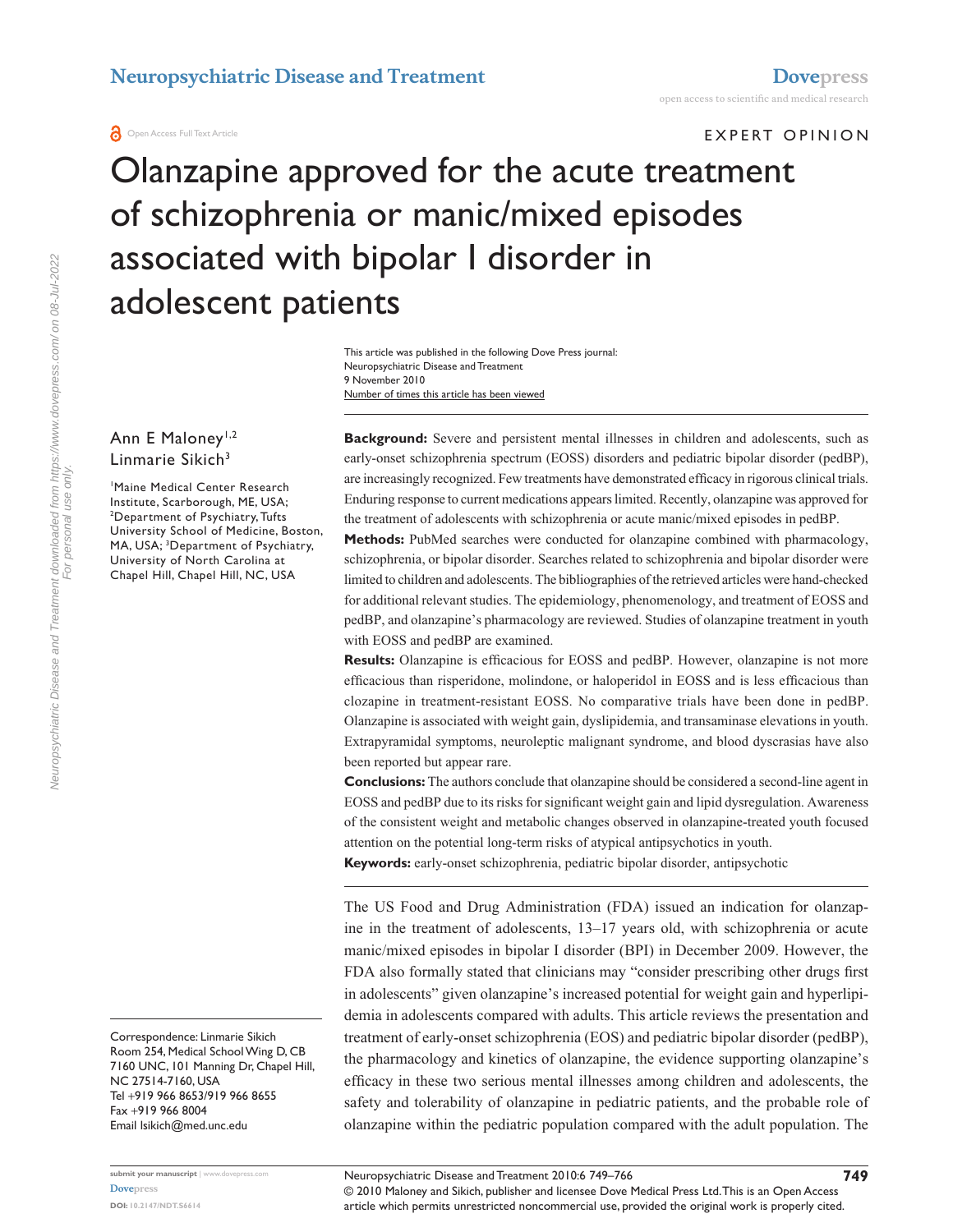information presented in this article was gathered through a systematic PubMed review, with searches conducted for olanzapine combined with pharmacology, schizophrenia, or bipolar disorder. Searches related to schizophrenia and bipolar disorder were limited to children and adolescents. The bibliographies of key-retrieved articles were hand-checked for additional relevant studies. Rigorously, controlled data is limited in this population, so observations from nonblinded trials will also be presented. All conclusions are those of the authors and do not reflect specific recommendations of any national organization or government entity.

# **Early-onset schizophrenia**

The incidence of EOS is not well established with epidemiologic studies. However, a number of geographically limited studies focused on hospital admissions have provided consistent estimates of the incidence in children and adolescents. The illness is very uncommon (∼0.3/1000) in children younger than 10 years, then increases to approximately 1.3/1000 between ages 10 and 14 years with an even greater increase between 14 and 18 years with incidence rates varying between 2.0 and 5.5/1000. Indeed, at least 5% of those with schizophrenia become ill prior to 14 years of age and up to 20% appear to become ill prior to 18 years of age.<sup>1–5</sup> The peak age of onset is between 15 and 20 years in males and between 15 and 25 years in females.<sup>6</sup> Modestly more males experience EOS than females  $(-1.5 \text{ males: } 1 \text{ female}).$ 

Diagnostic criteria for EOS are the same as for adult-onset criteria except that psychotic symptoms must be present prior to age 18 years. However, there are some development differences in detailed characteristics of symptoms. Specifically, youth are more likely to have multimodal hallucinations than adults and frequently personalize their hallucinations giving them names that are frequently stereotyped, such as "Satan," "my guardian angel," or the "monster" or derived from visual characteristics, such as the "man with no skin". They seldom have systematized or bizarre delusional symptoms, though vague paranoia is common. Disorganized thinking is frequently observed.<sup>7-10</sup> Younger individuals may have difficulty recognizing their symptoms as abnormal and frequently do not complain spontaneously about hallucinations.<sup>11</sup> Youth who will experience EOS frequently show greater premorbid problems with attention, learning, and socialization than individuals who develop schizophrenia as adults. The onset of symptoms in EOS is most often insidious.12,13 Youth with EOS who participate in clinical trials often have more severe psychiatric symptoms, greater neurocognitive deficits, and more pronounced gray matter loss than research participants with adult-onset schizophrenia.<sup>14-18</sup> Individuals with EOS are much less likely to have a good outcome than individuals with adult-onset schizophrenia, with the majority having poor or very poor outcomes.<sup>13,19-21</sup>

Treatment of EOS has traditionally been based on the pharmacologic treatments used for adult-onset schizophrenia. There is little systematic use of psychotherapeutic strategies in this population.<sup>22</sup> Efficacy of antipsychotics has been assumed to be generally similar in youth and adults. This view was bolstered by small studies of first-generation antipsychotics (FGAs), including haloperidol, thioridazine, thiothixene, and loxapine that showed relatively high rates of response.9,23,24 However, considerable sedation was also observed, and there were concerns about extrapyramidal symptoms (EPS), which appear to be somewhat more prevalent in youth than adults.25 In the 1990s, a pivotal trial was done showing that youth with treatment-resistant schizophrenia had a robust response to clozapine, the prototypic second-generation antipsychotic (SGA) introduced in 1989.26 However, significant adverse effects were frequent and limited the use of this agent.

As other SGAs have been introduced and approved for use in adults with schizophrenia over the past 20 years (Table 1), including olanzapine in 1996, clinicians embraced them hoping both for greater efficacy and fewer adverse effects than the FGAs or clozapine. There was particularly great enthusiasm for olanzapine because its pharmacologic profile was most similar to clozapine's and it was less prone to EPS than risperidone, which has more potent dopamine  $D_2$  antagonism. Enthusiasm for olanzapine was further increased by a study of olanzapine vs haloperidol in 263 patients with first-episode schizophrenia, who were followed for 2 years.<sup>27</sup> Although there were no difference in symptom reduction between the two agents in a last observation carried forward analysis, a mixed-model analysis demonstrated an acute advantage for olanzapine in Positive and Negative Syndrome Scale (PANSS) total score, PANSS negative and general symptoms, and a depression rating scale. Results of the 2-year data found that patients treated with olanzapine were significantly more likely to enter remission (olanzapine 57%, haloperidol  $44\%, P < 0.036$ ) and continued treatment for a longer period of time (olanzapine 322 days, haloperidol 230 days,  $P < 0.0085$ ) than those treated with haloperidol.28 Perhaps most importantly, the imaging component of this study found that individuals treated with haloperidol experienced significant decreases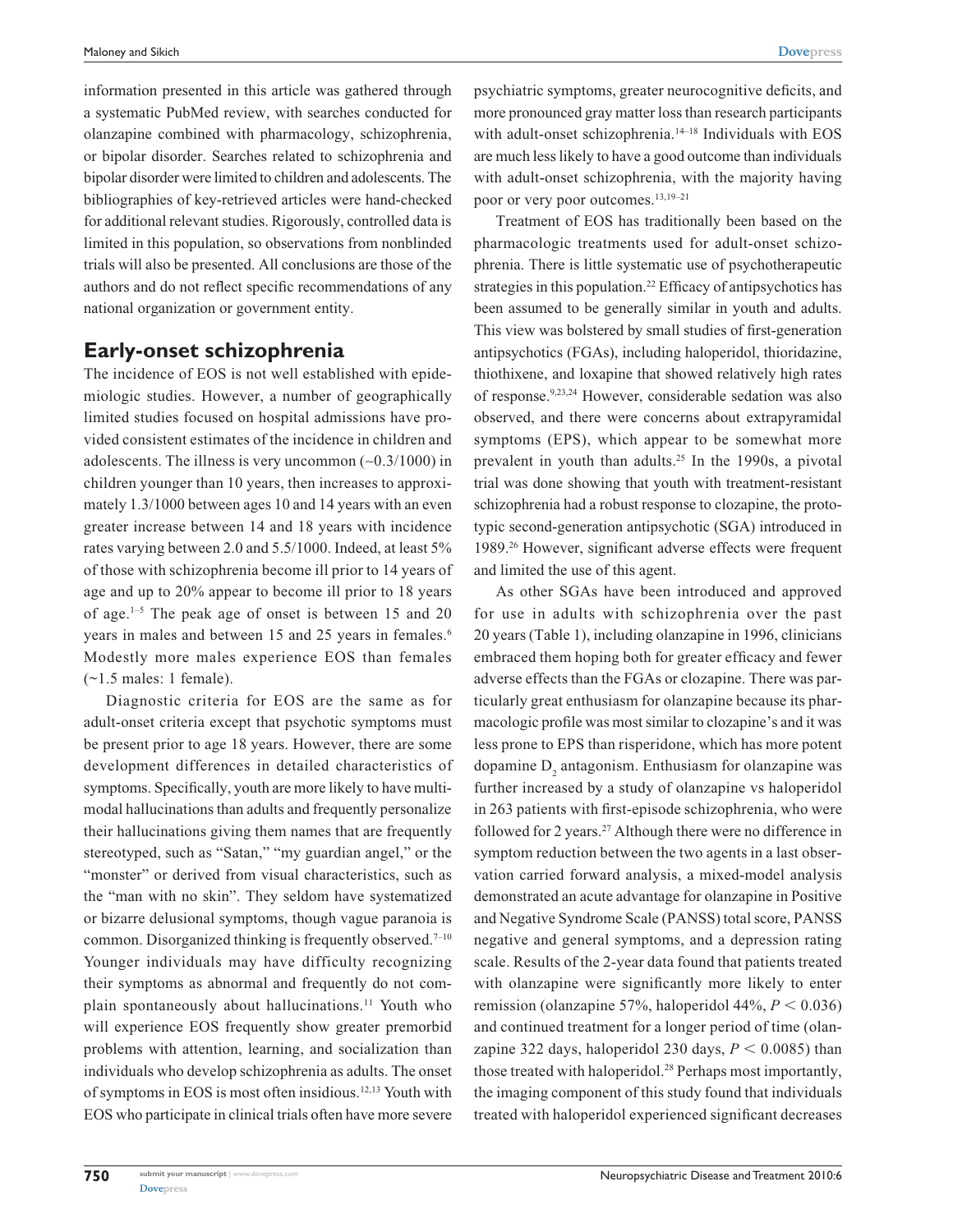#### **Table 1** Current FDA indications for second-generation antipsychotics

| <b>Drug</b>  | <b>Indication</b>                                                                                                      | <b>Approval date</b> |
|--------------|------------------------------------------------------------------------------------------------------------------------|----------------------|
| Aripiprazole | Schizophrenia in adults                                                                                                | November 15, 2002    |
|              | Maintenance treatment of adult schizophrenia                                                                           | August 28, 2003      |
|              | Acute adult manic/mixed BPI                                                                                            | September 29, 2004   |
|              | Maintenance treatment of adult BPI                                                                                     | March 1, 2005        |
|              | Schizophrenia in 13-17 year olds                                                                                       | October 29, 2007     |
|              | Adjunctive treatment in adult major depression                                                                         | November 16, 2007    |
|              | Acute monotherapy or adjunctive therapy with lithium or valproate in manic/mixed<br>episodes of BPI in 10-17 year olds | February 27, 2008    |
|              | Irritability in autism in 6-17 year olds                                                                               | November 19, 2009    |
| Asenapine    | Schizophrenia in adults BPI in adults                                                                                  | August 14, 2009      |
| Clozapine    | Treatment-resistant schizophrenia                                                                                      | September 26, 1989   |
|              | Emergent suicidality in schizophrenia or schizoaffective disorder                                                      | December 18, 2002    |
| Olanzapine   | Acute psychotic disorders in adults                                                                                    | September 30, 1996   |
|              | Manic/mixed in BPI adults                                                                                              | March 17, 2000       |
|              | Maintenance treatment in schizophrenia in adults                                                                       | November 9, 2000     |
|              | Adjunctive use with lithium or valproate in acute mania/mixed BPI                                                      | July 10, 2003        |
|              | Maintenance treatment in adult BPI                                                                                     | January 14, 2004     |
|              | 13-17 year olds with schizophrenia may consider other drugs first due to weight gain and                               |                      |
|              | dyslipidemia                                                                                                           | December 4, 2009     |
|              | 13-17 year olds with mania/mixed BP1 as monotherapy or adjunct to valproate                                            |                      |
|              | or lithium may consider other drugs first given weight gain/dyslipidemia                                               |                      |
| Quetiapine   | Psychotic disorders in adults                                                                                          | September 26, 1997   |
|              | Monotherapy or adjunctive therapy in BPI in adults                                                                     | January 12, 2004     |
|              | Major depression associated with BPI in adults                                                                         | October 20, 2006     |
|              | Maintenance treatment in adult BPI as adjunct to lithium or valproate                                                  | May 13, 2008         |
|              | Treatment of schizoprenia in 13-17 year olds                                                                           | December 2, 2009     |
|              | Acute treatment of mania/mixed BPI in 10-17 year olds either as monotherapy or adjunctive therapy                      |                      |
| Risperidone  | Treatment of schizophrenia in adults                                                                                   | December 29, 1993    |
|              | Long-term treatment of schizophrenia in adults                                                                         | March 3, 2002        |
|              | Monotherapy or adjunctive therapy to lithium or valproate in adults with BPI                                           | December 4, 2003     |
|              | Irritability in autism in 5-16 year olds                                                                               | October 6, 2006      |
|              | Schizophrenia in 13-17 year olds                                                                                       | August 22, 2007      |
|              | BPI in 10-17 year olds                                                                                                 |                      |
| Ziprasidone  | Schizophrenia in adults                                                                                                | February 5, 2001     |
|              | Monotherapy in manic/mixed in BPI in adults                                                                            | August 19, 2004      |
|              | Maintenance treatment as adjunct to lithium or valproate in BPI in adults                                              | November 20, 2009    |

**Note:** See [http://www.fda.gov/Drugs/DrugSafety/PostmarketDrugSafetyInformationforPatientsandProviders/ucm094303.htm.](http://www.fda.gov/Drugs/DrugSafety/PostmarketDrugSafetyInformationforPatientsandProviders/ucm094303.htm)

**Abbreviations:** FDA, US Food and Drug Administration; BP1, bipolar 1 disorder.1

in brain gray matter volume, whereas neither those treated with olanzapine nor a healthy control group showed any changes.29 Optimism that olanzapine may have particular advantages for treating youth with psychotic symptoms was also heightened with results published from a small pilot study comparing olanzapine, risperidone, and haloperidol in the treatment of psychotic youth aged  $8-20$  years.<sup>30</sup> This study in the pediatric population found a modest numeric, but not statistically significant, advantage for olanzapine in the response rate (olanzapine 88%, risperidone 74%, haloperidol 53%), premature drop-out (olanzapine 2/16, risperidone 9/19, haloperidol 7/15, *P* = 0.058), and time to treatment discontinuation (olanzapine 7.4 weeks, risperidone 6.3 weeks, haloperidol 5.7 weeks). However, the same trial also suggested that adverse events with the SGAs may be more common and more severe in youth than in adults. Proponents of olanzapine also focused on results from the Clinical Antipsychotic Trials of Intervention Effectiveness (CATIE) study in 1,493 adults with chronic schizophrenia. Although there were few clinically significant differences among SGAs and between SGAs and FGAs in the CATIE study, olanzapine had marginally greater benefits as reflected by greater initial reductions in PANSS, greater initial improvements in the Clinical Global Impression (CGI), lower rate of hospitalization due to psychiatric exacerbation, lower discontinuation rates, and longer time to treatment discontinuation.<sup>29</sup> As discussed in detail later, the Treatment of Early Onset Schizophrenia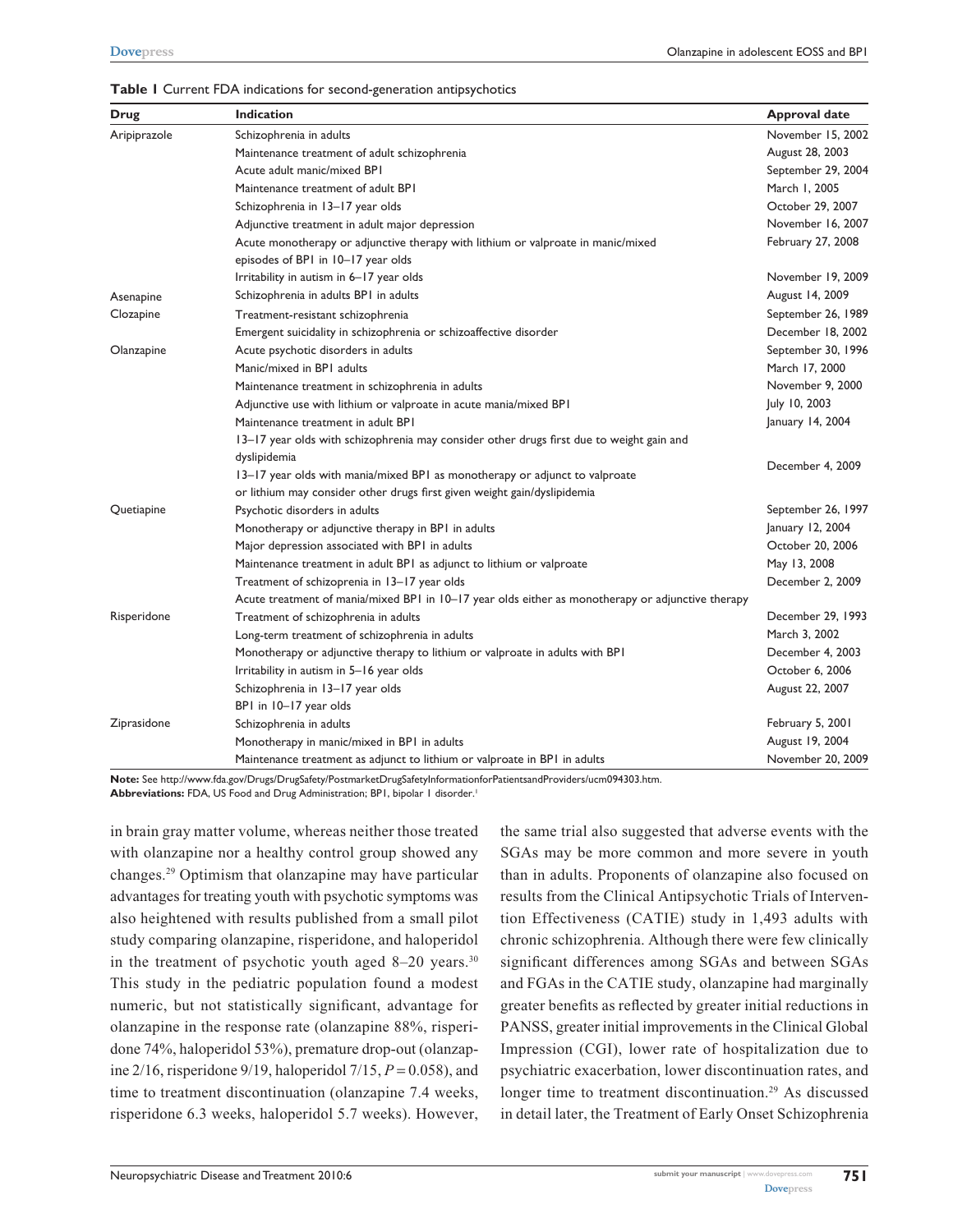Spectrum Disorders (TEOSS) study did not identify any advantage for olanzapine compared with risperidone or molindone in children and adolescents with schizophrenia,31 suggesting a potential difference in olanzapine's efficacy during different stages of schizophrenia.

#### **Pediatric bipolar disorder**

Similar to EOSS, there are few epidemiologic studies that rigorously examine the incidence of pedBP. The primary exception to this is a recent small study done in which 3,021 community subjects (14–24 years of age) in Germany were reassessed 10 years later.<sup>32</sup> This study found that approximately 1.2% of the youth had experienced a manic or hypomanic episode by 12 years of age and approximately 4.5% had experienced a manic or hypomanic episode by 18 years of age. Manic episodes occurred with similar frequency in males and females, whereas hypomanic episodes were about twice as common in females as males and as mania in either gender. Rates dramatically increased during adolescence. Further, 9% of those with a major depressive episode prior to age 17 years subsequently developed bipolar disorder, which was significantly greater than those with later onset of depression. The incidence of manic and hypomanic episodes in this study is greater than the prevalence of bipolar 1 disorder in adults  $(4.5\%$  lifetime and 2.8 annual),<sup>33</sup> which is typically reported in larger epidemiologic studies, likely due to the expert clinical interviewers used in the German study. In a recent multisite treatment study of 3,658 adults with bipolar disorder, 29% reported onset before age 13 and 67% reported onset by age 18.34 A study of 119 individuals consecutively admitted to a psychiatric hospital in Norway with bipolar disorder found that 13.5% had onset during childhood and 61.6% had onset prior to age 20 and that those who reported an affective temperament had earlier onset.<sup>35</sup> The period of peak onset appears to be in 12 and 22 years of age.<sup>32</sup> It should be noted that there has been approximately a 40-fold increase in the recognition of bipolar disorder in children and adolescents over the past decade in the US.36

Diagnosis of pedBP has been somewhat contentious with many critics arguing that the disorder is misdiagnosed in a large number of youth. The controversy seems related to two major issues.37 First, in children and many adolescents, the pattern of cycling within a given episode and the duration of episodes appear quite different between youth and adults. Youth frequently have a large number of cycles or mood swings within a single episode of illness. Often, this cycling can occur multiple times a day even though there may be months without an extended euthymic period that

would signal the end of the episode. In contrast, most adults demonstrate a fairly consistent mood state throughout any given episode. In pedBP, a single episode will often last for a very extended period giving the appearance of a chronic condition, whereas in adults, episodes are usually limited to a few weeks.<sup>38,39</sup> Second, children and, to a lesser extent, adolescents frequently experience mixed states of mania and depression, whereas adults less frequently show such states. The sensitivity and specificity of various individual symptoms of mania and their differential manifestations in other childhood diagnoses are eloquently reviewed by Youngstrom et al.<sup>37</sup> Further, there are developmental differences within pedBP, with children frequently showing greater comorbidity with attention deficit hyperactivity disorder. Childhood-onset bipolar disorder is associated with greater mood lability, irritability, and hallucinations than adolescent-onset bipolar disorder. However, many highly concerning symptoms, including psychotic symptoms, suicidality, grandiosity, and decreased need for sleep, increase during adolescence, often to a greater extent in those with childhood-onset bipolar disorder than those with adolescent-onset bipolar disorder.<sup>40</sup> In addition, there is more controversy about the boundaries of the bipolar spectrum in the pediatric population than in the adult population. Criteria for various potential disorders within the spectrum have been most explicitly defined by Leibenluft and colleagues.<sup>41</sup> These criteria subdivide bipolar NOS (Not Otherwise Specified) into categories in which a sufficient number of criteria are not met, symptoms do not appear to have sufficient duration, irritability is primary mood state, and moods are severely dysregulated in the context of many symptoms of hyperarousal but in the absence of psychotic symptoms or elation. The latter category, called severe mood dysregulation, appears most common and is likely to be highly heterogeneous.

Most of the current longitudinal studies of pedBP involve limited follow-up and focus primarily on rates of remission and relapse.42–46 However, adults with childhood-onset bipolar disorder appear to experience significantly worse outcomes, including more rapid relapse, less euthymia, and poorer functioning and quality of life than those with adultonset bipolar disorder.<sup>34</sup> In addition, rates of suicidality and suicide attempts are particularly high in adolescents with bipolar disorder (72%–76% and 31%–44%, respectively).  $47,48$ Suicidality in bipolar youth appears to be increased in those with psychotic symptoms.<sup>49</sup>

Treatment for pedBP has evolved from treatment of adults with bipolar disorder with specific treatment studies for pedBP limited until the past decade. Until 2007, lithium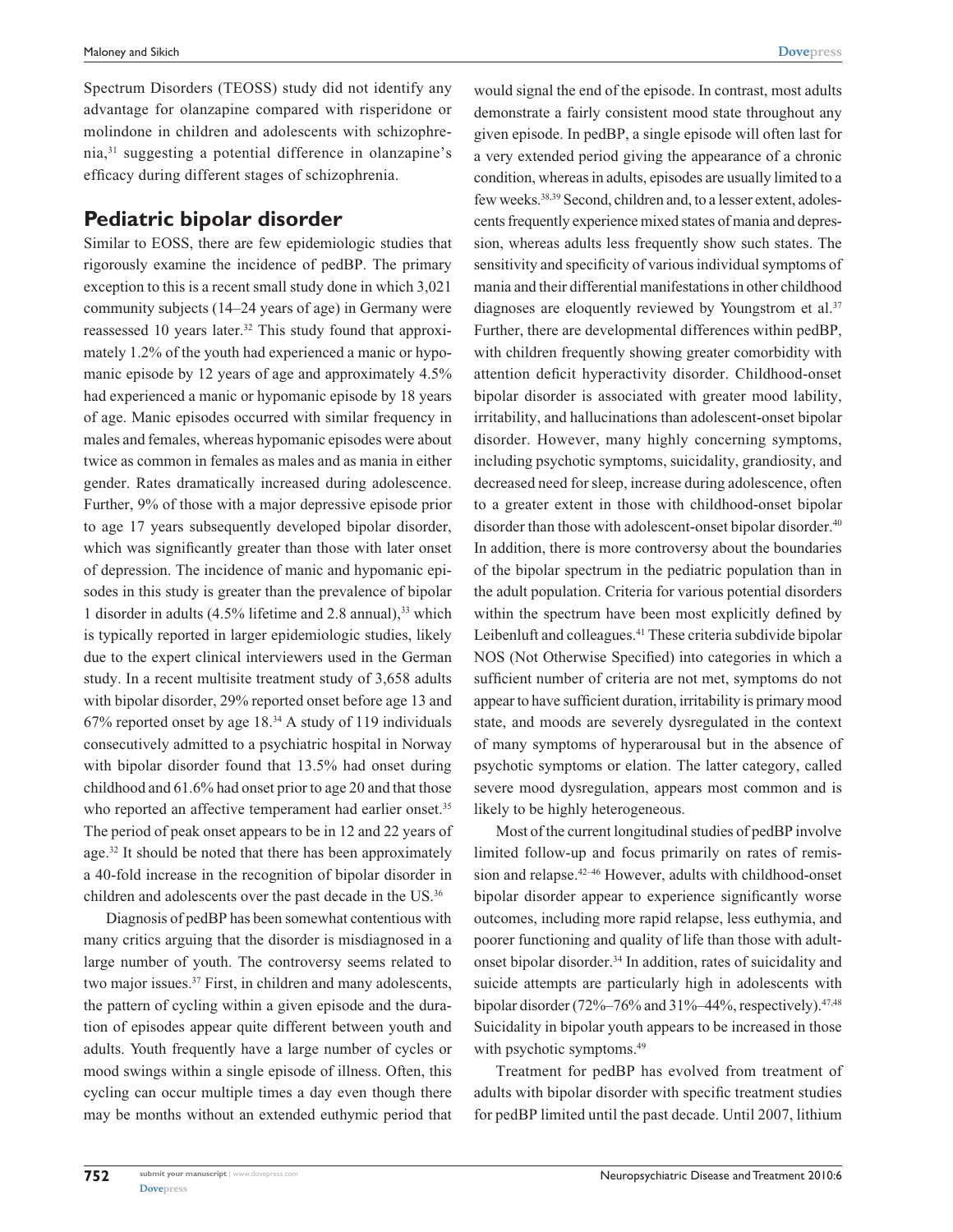was the only mood-stabilizing agent specifically approved by the FDA for the treatment of acute mania in adolescents. However, this indication does not reflect specific evaluation of the efficacy and safety of lithium in adolescents. Despite this, valproate was probably the most widely used mood stabilizer in the pediatric population until the SGAs were introduced in the 1990s because of its availability in a sprinkle formulation, more favorable therapeutic index (ratio of toxic dose to therapeutic dose), and less onerous sideeffect profile compared to lithium. Carbamazepine was also used to some extent. As other antiepileptic drugs, including oxcarbamazepine, gabapentin, topiramate, and lamotrigine, began to be used in adults, they were embraced for use in the pediatric population because they frequently did not require monitoring of blood levels. Lithium was among the first agents specifically studied in youth. Lithium led to greater reductions in the substance use and improvements in the Clinical Global Impressions Scale than placebo in a sample of 25 adolescents with both bipolar disorder and substance abuse.<sup>50</sup> A subsequent open trial found that lithium, in conjunction with an antipsychotic in nearly 50% of the cases, led to reduction in acute manic symptoms in approximately two-thirds of adolescents with acute mania and remission in about one-quarter of the participants.<sup>51</sup> Further, although no placebo-controlled trials of lithium for mania have been completed in pedBP, one study evaluated the rapid discontinuation of lithium by replacement with placebo or continuation of lithium over 2 weeks in youth who had responded to therapeutic doses of lithium for at least 4 weeks.52 Surprisingly, more than 50% of the participants in both the lithium and the placebo groups experienced significant symptom exacerbation. In addition, among adolescents with both psychotic and manic symptoms, long-term treatment with antipsychotics in addition to lithium was generally required to maintain the initial response to treatment.53

Other open-label studies in pedBP have described significant responses to valproate and carbamazepine, as well as lithium.<sup>54,55</sup> However, in many of these trials, the majority of youth were concurrently taking antipsychotics or other mood stabilizers. In the only randomized but open monotherapy trial of mood stabilizers published to date, more than 50% of the participants did not respond to the initially randomized mood stabilizer though 80% of these responded to combined treatment with two mood stabilizers.56 Studies exploring discontinuation of one mood stabilizer after stabilization on combination treatment support are consistent with the requirement of combination therapy for many youth with bipolar disorder.<sup>57</sup> Significantly, recent

placebo-controlled trials of mood stabilizers published to date have failed to demonstrate efficacy of either oxcarbamazepine or valproate.<sup>58,59</sup>

Antipsychotics were initially used adjunctively in treatment-resistant bipolar disorder in adults. Clozapine appeared particularly effective. Subsequently, other second-generation agents were studied as a treatment of all phases of bipolar disorder, particularly risperidone and olanzapine. Initially, antipsychotics were used as adjunctive treatment to mood stabilizers and appeared to have increased benefit with no major tolerability issues.<sup>60</sup> A blinded, placebo-controlled trial of quetiapine adjunctive therapy demonstrated significantly greater reduction in mania scores and greater response rate than valproate monotherapy.61 An open-label trial of olanzapine monotherapy was also very promising.<sup>62</sup> Subsequently, a double-blind trial comparing quetiapine with valproate demonstrated superior response and remission rates with quetiapine even though reductions in mean mania scores did not differ.<sup>63</sup> Since that time, placebo-controlled trials of each of the atypical antipsychotics other than clozapine – olanzapine,<sup>64</sup> aripiprazole,<sup>65</sup> risperidone,<sup>66</sup> and quetiapine<sup>67</sup> – have found that each active agent reduced the Young Mania Rating Scale (YMRS)<sup>68</sup> score to a significantly greater extent than placebo over 3 weeks among youth experiencing acute manic/mixed episodes. Based on these results, risperidone and aripiprazole were approved for the acute treatment of mixed and manic episodes of bipolar disorder in youth of 10–17 years old, and olanzapine and quetiapine were approved in adolescents. There has also been one small, double-blind pilot study that failed to show any advantage for quetiapine over placebo in the treatment of depression within pedBP.<sup>69</sup> Notably, a large National Institute of Mental Health (NIMH)-sponsored comparative trial of risperidone, valproate, and lithium has been recently completed and should be reported soon. In summary, there is evidence for significant benefit from antipsychotics in the treatment of mixed and manic states in youth and a lack of efficacy of valproate and oxcarbamazepine. There is no empiric evidence yet of an effective treatment for depression or relapse prevention in youth with bipolar disorder.

# **Olanzapine pharmacology and pharmacokinetics**

Olanzapine is a thienobenzodiazepine analog that binds to a large number of neurotransmitter receptors, including the dopamine  $D_1$ ,  $D_2$ , and  $D_4$  receptors, serotonin 5-HT<sub>2A</sub>, 5-HT<sub>2C</sub>, 5-HT<sub>6</sub>, and 5-HT<sub>3</sub> receptors, histamine H<sub>1</sub> receptor, muscarinic receptors, α- and β-adrenergic receptors, γ-amino butyrate  $(GABA)_{a1}$  receptor, and the benzodiazepine binding sites.70 Its binding profile is more similar to clozapine's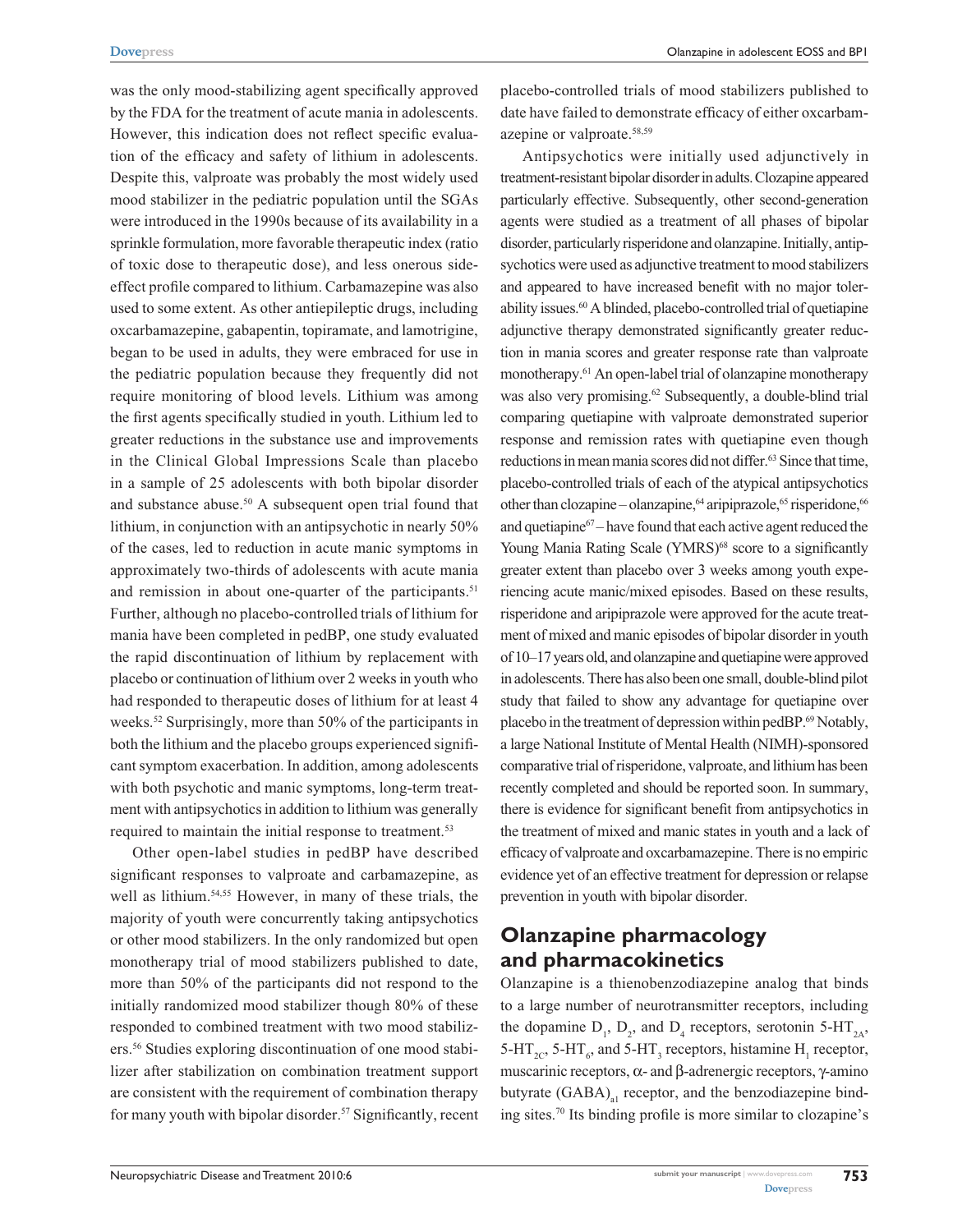than any other atypical antipsychotic. Olanzapine's antipsychotic and mood-stabilizing effects are likely the result of potent antagonism at dopamine and serotonin receptors, with affinity constants ranging from 4 nM to 31 nM. It also binds with high affinity to  $H_1$  and  $M_1$  receptors. The drug binds with moderate affinity to  $5-HT_3$  and  $M_{2-5}$  receptors and binds weakly to GABA, benzodiazepine binding sites, and β-adrenergic receptors. It is also likely that olanzapine regulates various signaling pathways within the brain, including the extracellular signal-related kinases (ERK1/2), particularly with long-term treatment.<sup>71</sup> Developmental differences in the binding profile of olanzapine have not been examined to our knowledge. Olanzapine's metabolic adverse effects have been hypothesized to relate to its histaminergic binding profile.72,73 In addition, olanzapine-associated weight gain has been linked to genetic variations in the 5-HT<sub>2A</sub>, 5-HT<sub>2C</sub>, and  $β_3$ -adrenergic receptor, leptin, and the G-protein  $β_3$  subunit genes.74–76 The anticholinergic side effects are likely related to the muscarinic antagonism and the orthostatic hypotension related to antagonism at α-adrenergic receptors.

Olanzapine is well absorbed after oral administration and reaches maximal levels in about 5 hours in adults. Eating does not appear to affect olanzapine's bioavailability. It is excreted in the urine (65%) and feces (35%) over the course of approximately 7 days.77 It is metabolized extensively within the liver undergoing glucuronidation (to yield the primary metabolic products), allylic hydroxylation, oxidation, and dealkylation. Oxidation occurs primarily via the CYP1A2 cytochrome P450 enzyme (Figure 1).<sup>78</sup>

Levels are affected by smoking (leading to ∼30% reduction in plasma level), gender (women have ∼85% increased plasma levels), carbamazepine (decreased plasma levels), and fluvoxamine and other selective serotonin reuptake inhibitors (SSRIs) (increased plasma levels).<sup>79–84</sup> The elimination half-life ranges from about 27 hours in smokers to 37 hours in nonsmokers. Plasma levels of olanzapine appear to increase slowly over a period of months with a slightly slower time course in women compared with men.<sup>81,85</sup> There are no significant differences that appear in bioavailability or half-life of oral tablet and the orally disintegrating form of olanzapine.<sup>86</sup>

In general, the pharmacokinetics of olanzapine are similar in youth and adults.87,88 Adolescents experience considerable intra-individual variability across time despite stable dosing, which appears somewhat greater in adolescents than adults.<sup>85,89</sup> The concentration-to-dose ratio of olanzapine appears generally linear.78 However, adolescents appear to have a higher (∼34%) concentration-to-dose ratio than adults even after adjustment for weight.<sup>90</sup>

## **Olanzapine efficacy in EOS**

The first report of olanzapine treatment in youth with schizophrenia was an open trial done in eight youth with childhood-onset, who had not responded to prior trials with antipsychotics other than clozapine.<sup>91</sup> In this study, there was modest improvement in overall symptoms and negative symptoms but no significant change in positive symptoms. A comparison group of 15 treatment-resistant youth exposed to clozapine demonstrated greater benefits only after 6 weeks of treatment. In a trial of 15 children younger than 13 years of age, 10 showed moderate or marked improvements in psychotic symptoms.<sup>92</sup> However, all patients who had been previously exposed to antipsychotics did not improve. In contrast, an open-label study of 9 other treatmentresistant children found significant improvements at 12 weeks from baseline in all symptom domains and found that eight of the children sustained improvements over the course of 1 year.<sup>93</sup> However, two double-blind studies comparing clozapine and olanzapine in youth with treatment-resistant schizophrenia had similar findings to the initial report.<sup>94,95</sup> In each of these trials, clozapine resulted in greater reductions in negative symptoms and, in the most recent trial, greater response rates.

Olanzapine has also been tested in youth with schizophrenia, who are not treatment resistant. The initial open trials for these youth were done in 2003, and included 20 youth (6–15 years old) and 16 adolescents (12–17 years old) respectively.96,97 Both trials showed significant improvements in symptoms, illness severity, and function within 6–8 weeks of initiating treatment. However, improvements in negative symptoms were reported to occur later in the trial that included children and adolescents.97 In the Ross trial, 74% of the youth were considered responders and retained that response status after 1 year of treatment. A similar response rate has been achieved in other open-label trials including a large 6-week trial with an additional 18-week follow-up in 96 adolescents.98,99

Subsequently, olanzapine was openly compared with risperidone and haloperidol in physicians' choice (nonrandomized) treatment of 43 adolescents with schizophrenia.<sup>100</sup> There were no apparent differences in antipsychotic efficacy between the three treatments with significant benefit within 4 weeks of starting treatment. However, haloperidol was associated with greater emergence of depressive symptoms. A more recent trial that involved 16 adolescents with psychotic symptoms treated with olanzapine, 50 treated with risperidone, and 18 treated with quetiapine also failed to detect differences between the antipsychotic efficacy of the agents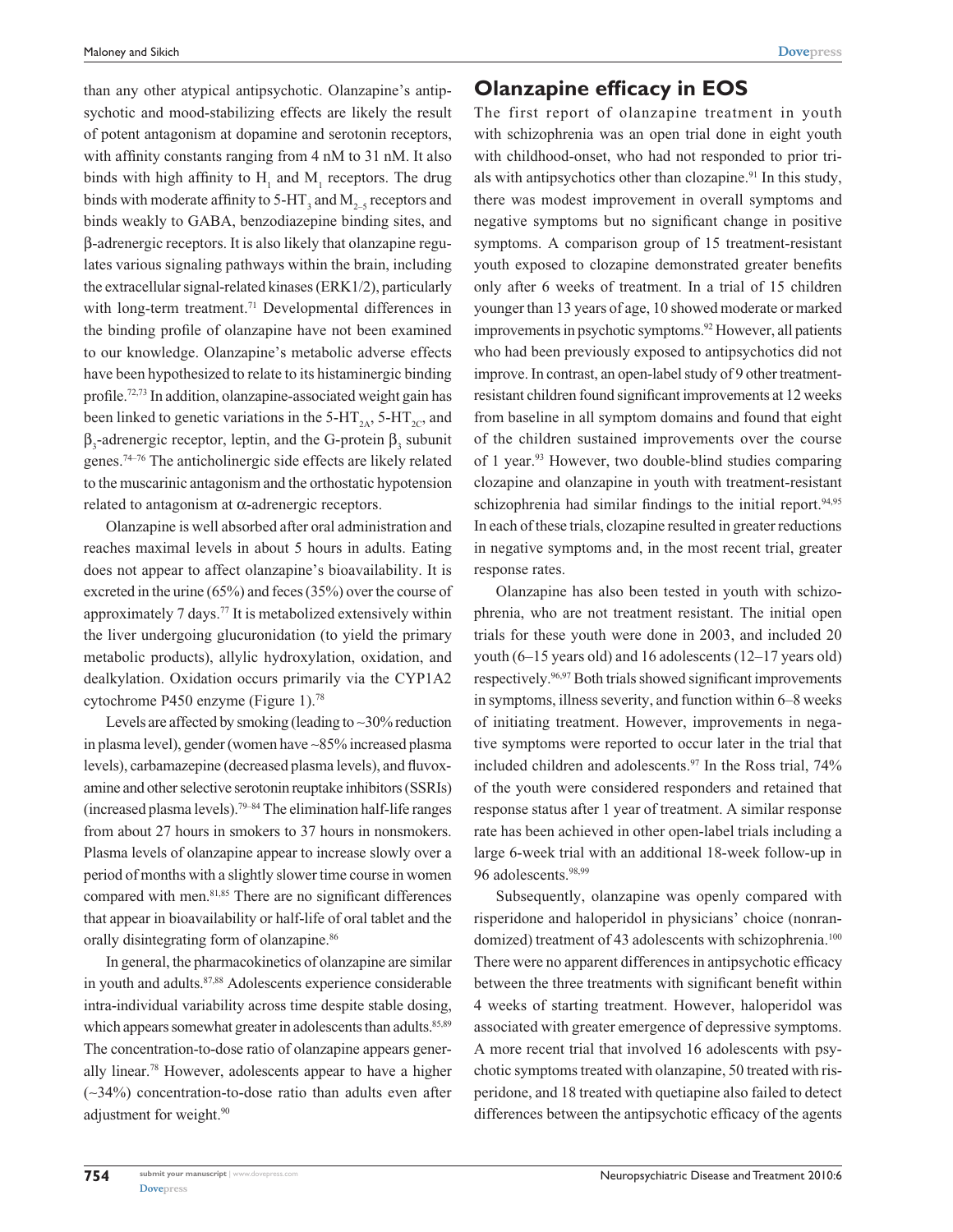

**N–desmethyl–2–carboxy**

**Figure 1** Metabolism of olanzapine. The chemical structure and metabolism of olanzapine are shown. Copyright © 1997. Modified with permission from Kassahun K, Mattiuz E, Nyhart E Jr, et al. Disposition and biotransformation of the antipsychotic agent olanzapine in humans. *Drug Metab Dispos*. 1997;25(1):81–93.77

at 6 months when baseline psychopathology scores were included as a covariate in the analysis.101 However, olanzapine consistently showed the greatest number of reductions in all types of psychotic symptoms. A double-blind, randomized trial of acute psychotic symptoms in 50 youth with either affective or schizophrenic psychoses also failed to show statistically significant differences between treatments.<sup>30</sup> In this study, the olanzapine group showed the greatest response rate (88% compared with 74% for risperidone and 53% for haloperidol) and longest duration of treatment. However, the numeric superiority of olanzapine may have partially reflected the preponderance of youth with affective psychoses (69%)

in the olanzapine group in contrast with the other two groups where schizophrenic diagnoses were more common. A larger  $(n = 116)$ , placebo-controlled, randomized trial comparing olanzapine ( $n = 34$ ) with risperidone ( $n = 41$ ) and molindone  $(n = 40)$  exclusively in youth with EOS, known as the TEOSS trial, again found no statistically significant or numeric differences in symptom reduction between the agents.31,102 However, in contrast to the earlier study, olanzapine treatment was sustained for a numerically shorter period, and numerically fewer participants treated with olanzapine responded than those treated with the other two agents (olanzapine: 34%; risperidone: 46%, molindone: 50%).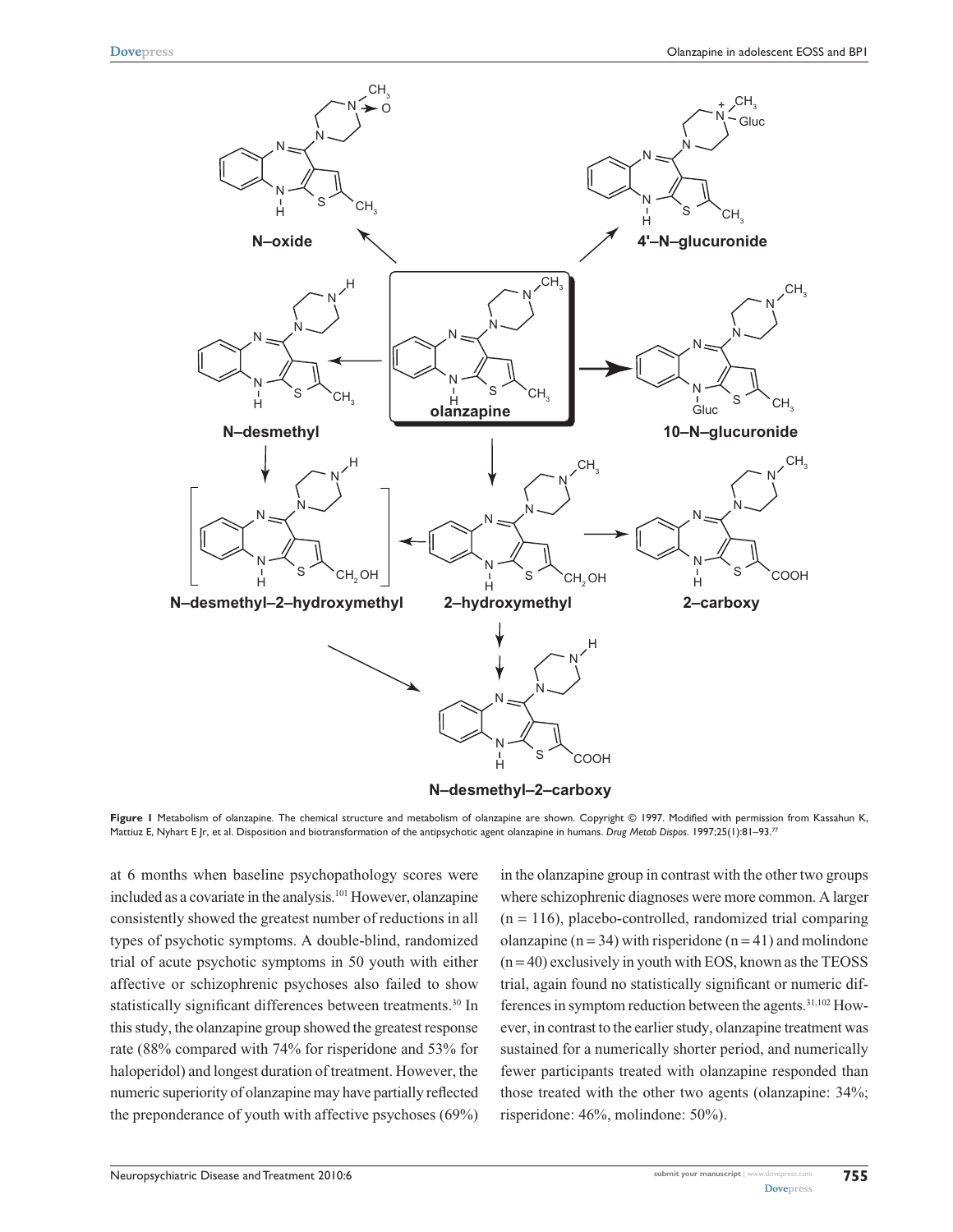One double-blind, placebo-controlled trial of olanzapine has been done in adolescents 13–17 years old with schizophrenia.<sup>103</sup> In this international multisite trial, 72 youth were treated with olanzapine and 35 with placebo. Olanzapine treatment led to much greater and highly statistically significant improvements in the CGI Severity score  $(P = 0.004)$ , the Brief Psychiatric Rating Scale for Children (BPRS-C)<sup>104,105</sup>  $(P = 0.003)$ , the PANSS total score  $(P = 0.005)$ , and positive symptom scale  $(P = 0.002)$ , but not negative symptoms. However, a reviewer at the FDA raised concerns about the study because the positive results of the study were primarily driven by the Russian sites not the US sites.<sup>106</sup> Although the BPRS-C symptom reduction seen with olanzapine was similar in both sites (US: -21, Russia: -17), there were dramatic differences in the magnitude of reduction with placebo (US: −15; Russia: −3), resulting in markedly different changes in the *P* value (US:  $P = 0.258$ ; Russia:  $P = 0.003$ ). Importantly, an FDA audit of two Russian sites found no concerns about the conduct of the study. The FDA Director of the Division of Psychiatry Products, Dr. Thomas Laughren, believed that these differences between sites probably reflected differences in the availability of care for youth with schizophrenia between the two countries and greater heterogeneity of the study population at US sites and also believed that olanzapine should be approved in adolescent schizophrenia.

## **Olanzapine efficacy in pedBP**

Olanzapine was initially reported to be useful for treating mania and mixed states in an 8-week, open-label prospective study of 23 youth aged  $5-14$  years old.<sup>62</sup> There was a highly significant improvement in the YMRS<sup>107</sup> (−19.0,  $P < 0.001$ ) and overall response rate (defined as  $\geq 30\%$  reduction in YMRS and CGI-Severity score of mild or less severe) was 61%. Subsequently, DelBello and colleagues $108$  examined the effects of olanzapine treatment on brain neurochemistry using proton spectroscopy in 19 adolescents with mania, who were scanned prior to beginning treatment and on days 7 and 28 of treatment. Ten healthy control adolescents were scanned to assess normal variability in brain metabolites over 4 weeks. Ten (58%) of the participants had remission of symptoms. All participants showed increases in ventral prefrontal choline. However, those with remission showed significant increases in medial ventral prefrontal *N*-acetyl aspartate within 7 days of treatment  $(P = 0.05)$  and had increased baseline levels of ventral prefrontal choline compared with nonremitters ( $P < 0.001$ ). Because N-acetyl aspartate is believed to reflect neuronal vitality, this finding suggests potential beneficial changes in brain structure among some adolescents whose mania is treated with olanzapine. The only randomized, placebo-controlled trial of olanzapine for the treatment of manic and mixed states in adolescents (13–17 years old) was conducted by Eli Lilly.<sup>64</sup> In that study, 107 youth were treated with olanzapine and 54 with placebo for 3 weeks. The olanzapine group showed significantly greater reduction in the YMRS than the placebo group (olanzapine:  $-17.7$ , placebo:  $-10.0$ ,  $P < 0.001$ ). Olanzapine also led to dramatically higher response and remission rates than placebo (olanzapine: 48.6% and 35.2%, placebo: 22.2% and 11.1%,  $P = 0.002$  and  $P = 0.001$ , respectively). We are unaware of any trials that have compared the efficacy of olanzapine and other mood-stabilizing agents in the pediatric population.

# **Olanzapine safety and tolerability in youth**

Despite the evidence supporting the efficacy of olanzapine in EOS and pedBP, concerns about excessive weight gain with olanzapine emerged early. As olanzapine was used more frequently in youth, additional concerns about metabolic abnormalities, liver function abnormalities, sedation, and prolactin elevations emerged. Subsequently, the safety and tolerability of olanzapine in the pediatric population have been examined in comparison to adults treated with olanzapine. An early postmarketing surveillance study examined the database for olanzapine through March 31, 2000, linked it with patient exposure estimates during the same period provided by Eli Lilly, and divided the analysis into children (birth to 9 years), adolescents (10–19 years), and adults (20 years and older).<sup>109</sup> The study found that extrapyramidal syndrome complaint risks were similar across development, and tardive dyskinesia complaint risks were comparable in adolescents and adults. Overrepresented complaints in children included weight gain, liver function abnormalities, sedation and tardive dyskinesia. Overrepresented complaints in adolescents included weight gain, liver function abnormalities, sedation, and prolactin increases. A more recent analysis done by Eli Lilly compared the weight and metabolic data from 454 adolescents aged 13–17 years old exposed to olanzapine (primarily under open conditions) for as long as 32 weeks to the pooled weight data from 7,847 adults treated with olanzapine for up to 32 weeks and pooled metabolic data from adults from four trials.107 The adolescents experienced more frequent and severe weight gain than the adults  $(>= 7\%$  weight gain in 65.1% of adolescents and 35.6% of adults,  $P < 0.001$ ; mean weight gain 7.4 kg in adolescents and 3.2 kg in adults,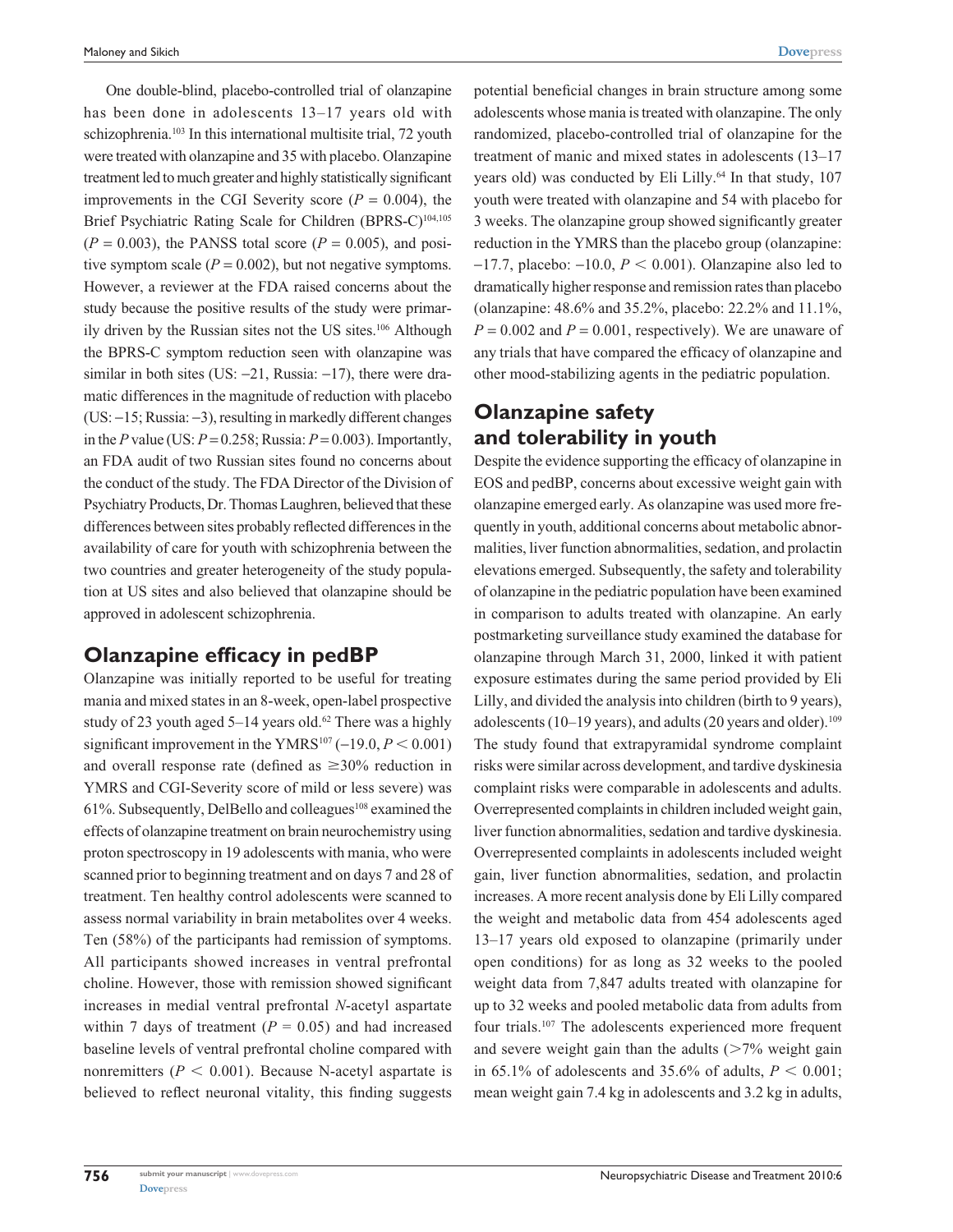$P < 0.001$ ). Adolescents were also much more likely to develop hyperprolactinemia (adolescents: 55.5%, adults: 29.0%,  $P < 0.001$ ). However, in contrast, adults had more adverse metabolic changes than the adolescents with 11.8% of adults and 3% of adolescents moving from normal or impaired glucose to high glucose  $(P < 0.001)$ , and  $31\% - 38\%$ of adults compared with 17%–21% of adolescents developed borderline dyslipidemias ( $P < 0.001$  for all). This likely reflects other lifestyle and metabolic problems including lower insulin reserves in the adults.

The largest and most definitive data review of olanzapine's safety and tolerability in adolescents, pools all six Eli Lilly-sponsored trials of olanzapine in a total of 179 youth studied under placebocontrolled conditions for up to 6 weeks and 454 youth exposed to olanzapine (primarily under open conditions) for as long as 32 weeks.110 There have also been some trials that compared adverse effects observed in youth treated with olanzapine or other antipsychotics, including data between 45 and 52 weeks of exposure.30,31,93,101,102,111–115 We will examine each of the main adverse effects observed with olanzapine separately.

## **Weight gain**

In the Eli Lilly placebo-controlled adolescent database, youth gained 3.9 kg when treated with olanzapine compared with 0.2 kg when treated with placebo  $(P < 0.001)$ . In the adolescent-exposure database, the overall weight gain was 7.4 kg, with nearly two-thirds gaining more than 7% of their baseline weight and a 13.3 percentile increase in body mass index (BMI), which is a more appropriate measure of increased size in youth. Overall, 4% of adolescents withdrew from treatment because of weight gain. In examining the time course of weight gain, there appears a marked reduction in the slope of weight gain after 4 weeks of treatment.<sup>110</sup> Similar findings of rapid weight gain followed by slower weight gain have been observed in other trials.<sup>96,102,111,114</sup>

In the comparative studies, olanzapine consistently demonstrated the greatest weight gain both acutely and with more extended use as summarized in Table 2. In almost all cases, it has led to significantly more weight gain than other antipsychotics with a very high level of significance. Further, in contrast with the adult literature, studies that directly compare clozapine and olanzapine treatment in youth have found that clozapine increases weight to a lesser or equivalent extent than olanzapine does.<sup>95,113,114</sup> One study examining 65 youth treated with olanzapine, clozapine, or risperidone found elevations in parents' and patients' pretreatment BMIs. Female gender and younger age when treated were associated with the magnitude of antipsychotic-associated weight gain independent of medication. Further, individuals with low pretreatment BMIs initially show more rapid weight gain than their heavier peers even though total weight gain with treatment is less.<sup>116</sup>

#### **Glucose metabolism**

In the Eli Lilly placebo-controlled database, olanzapinetreated youth showed a 3.6 mg/dL (0.2 mmol/L) increase in fasting glucose, whereas placebo-treated youth showed a similarly sized decrease. Although not clinically significant, this finding was highly statistically significant  $(P < 0.001)$ . Further, 3% of adolescents in the exposure database moved from normal or borderline glucose levels into the diabetic range.<sup>110</sup> Increases in fasting glucose with olanzapine treatment ranging from 0.6 to 10 mg/dL have been reported in several other pediatric trials (Table 2). $30,31,95$  A study of 45 antipsychotic- naïve youth treated with olanzapine found significant increases in glucose, insulin, and insulin resistance (measured with homeostasis model assessment–insulin resistance [HOMA-IR]) with *P* values between 0.02 and 0.03.115 There have also been multiple case reports of youth developing diabetes during olanzapine treatment.<sup>117–120</sup> It is clear that youth are less likely to rapidly develop diabetes as a consequence of olanzapine treatment than adults because most teens have large insulin reserves. It is not yet clear to what extent these increases in glucose persist with sustained treatment.

## **Lipid metabolism**

In the Eli Lilly database, youth treated with olanzapine showed increases in total cholesterol and triglycerides relative to their peers treated with placebo [cholesterol 11.7 mg/dL (0.03 mmol/L) compared to no change and triglycerides 26.7 mg/dL (0.03 mmol/L) compared to a decrease of 8.9 mg/dL (−0.1 mmol/L); *P* = 0.002 and  $P = 0.007$ , respectively]. Those in the exposure database showed identical changes. Approximately one-fifth of the patients developed borderline elevations in total cholesterol ( $>$ 200 and  $<$ 240 mg/dL), low-density lipoproteins (LDL cholesterol  $>130$  and  $<160$  mg/dL), and triglycerides ( $>150$  and  $<$ 200 mg/dL), and 17.8% developed hypertriglyceridemia.110 Interestingly, changes in lipid levels were slightly less in the study of antipsychotic-naïve youth ranging from 11.5 mg/dL for LDL cholesterol to 24.3 mg/dL for triglycerides with all *P* values less than 0.004.115 Similar changes have been reported in other small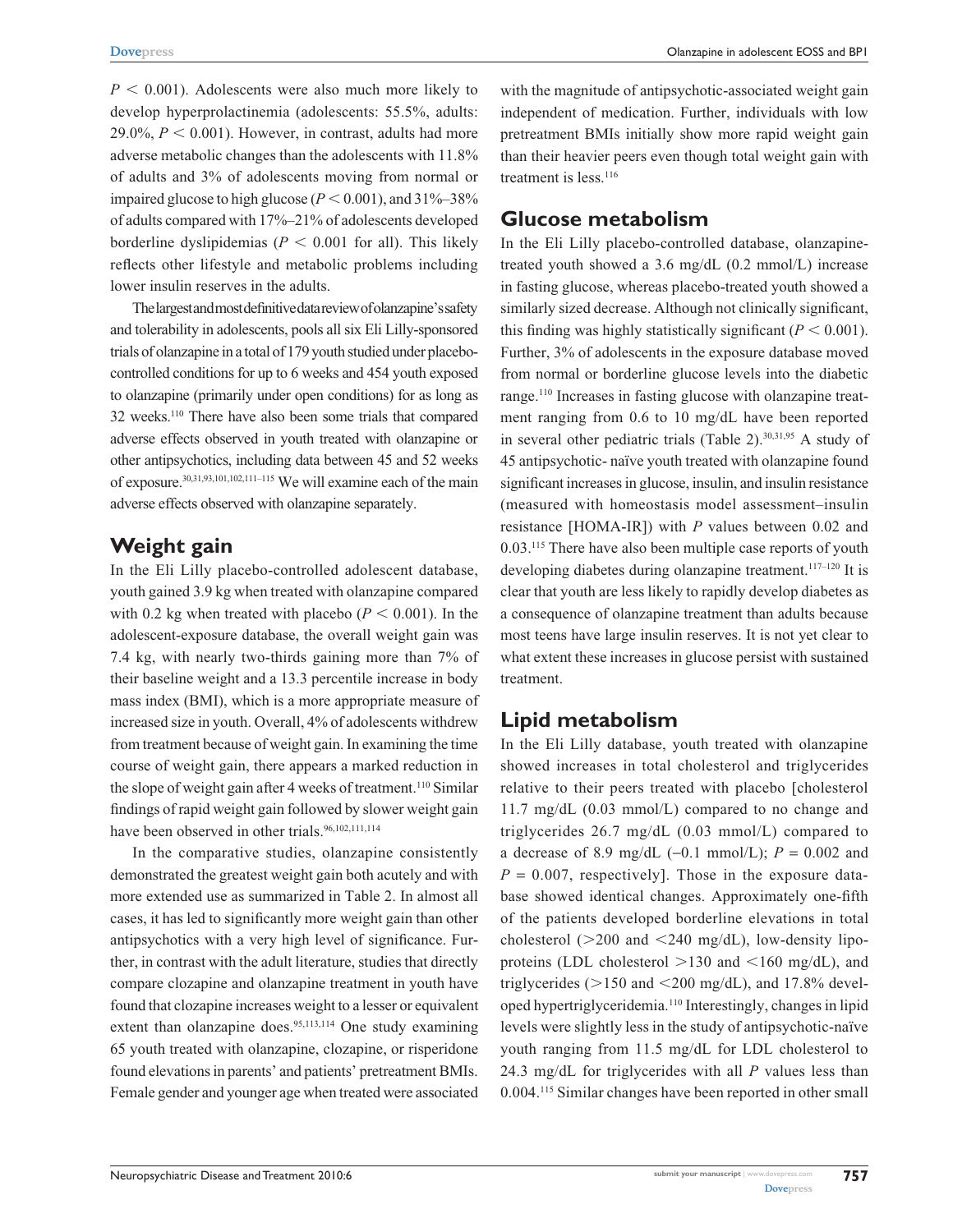**Table 2** Reported weight and metabolic changes with pediatric olanzapine treatment

| <b>Parameter study</b>                          | <b>Treatment</b><br>duration | <b>Olanzapine N</b> | <b>Observed changes</b>            |                                                         | P value<br>between drugs |
|-------------------------------------------------|------------------------------|---------------------|------------------------------------|---------------------------------------------------------|--------------------------|
|                                                 |                              |                     | Olanzapine                         | Other agents                                            |                          |
| Weight gain                                     |                              |                     |                                    |                                                         |                          |
| Lilly placebo database <sup>110</sup>           | 3–6 wk                       | 179                 | 3.9 kg                             | Placebo 0.2 kg                                          | P < 0.001                |
| Lilly total exposure database <sup>110</sup>    | up to 32 wk                  | 450                 | 7.4 kg                             |                                                         |                          |
| Kumra et al <sup>91</sup>                       | 8 wk                         | 8                   | $3.4 \text{ kg}$                   |                                                         |                          |
| Frazier et al <sup>62</sup>                     | 8 wk                         | 23                  | $5$ kg                             |                                                         |                          |
| Ratzoni et al <sup>111</sup>                    | 12 wk                        | 21                  | 7.2 kg                             | Risperidone 3.9 kg<br>Haloperidol 1.1 kg                | $P = 0.02$               |
| Ross et al <sup>97</sup>                        | 6 wk                         | 19                  | 3.8 <sub>kg</sub><br>12.8 kg/12 mo |                                                         |                          |
| Findling et al <sup>96</sup>                    | 8 wk                         | 16                  | $6.5$ kg                           |                                                         |                          |
| Mozes et al <sup>93</sup>                       | 12 wk                        | 9                   | $6.1$ kg                           |                                                         |                          |
| Sikich et al <sup>30</sup>                      | 8 wk                         | 16                  | 7.2 kg                             | Risperidone 4.9 kg                                      | $P = 0.0009$             |
|                                                 |                              |                     |                                    | Haloperidol 3.6 kg                                      |                          |
| Shaw et al <sup>94</sup>                        | 8 wk                         | 12                  | $3.6$ kg                           | Clozapine 3.8 kg                                        |                          |
| Mozes et al <sup>112</sup>                      | 12 wk                        | 12                  | 5.8 kg                             | Risperidone 4.5 kg                                      |                          |
| Fleischhaker et al <sup>113</sup>               | 6 wk                         | 15                  | 4.6 $kg$                           | Risperidone 2.8 kg<br>Clozapine 2.5 kg                  | $P = 0.03$               |
| Quintana et al <sup>98</sup>                    | 10 wk                        | 16                  | $6.2$ kg                           |                                                         |                          |
| Sikich et al <sup>31</sup>                      | 8 wk                         | 35                  | $6.1$ kg                           | Risperidone 3.6 kg<br>Molindone 0.3 kg                  | $P = 0.0001$             |
| Kumra et al <sup>95</sup>                       | 12 wk                        | 21                  | BMI 0.7 kg/m <sup>2</sup>          | Clozapine 0.7 kg/m <sup>2</sup>                         |                          |
| Castro-fornieles et al <sup>101</sup>           | 24 wk                        | 16                  | $11.7$ kg                          | Risperidone 6.1 kg                                      | $P = 0.02$               |
|                                                 |                              |                     |                                    | Quetiapine 6.0 kg                                       |                          |
| Dittmann et al <sup>99</sup>                    | 6 wk                         | 96                  | $5.1$ kg                           |                                                         |                          |
|                                                 | 24 wk                        | 32                  | 11.7 kg                            |                                                         |                          |
| Fleischhaker et al <sup>114</sup>               | 45 wk                        | 8                   | $16.2$ kg                          | Risperidone 7.2 kg<br>Clozapine 9.5 kg                  |                          |
| Correll et al <sup>115</sup>                    | 12 wk                        | 45                  | 8.5 kg                             | Risperidone 5.3 kg<br>Quetiapine 6.1 kg                 |                          |
|                                                 |                              |                     |                                    | Aripiprazole 4.4 kg                                     |                          |
| <b>Fasting glucose</b>                          |                              |                     |                                    |                                                         |                          |
| Lilly placebo database <sup>110</sup>           | 3–6 wk                       | 179                 | $3.6 \text{ mg/dL}$                | Placebo -3.6 mg/dL                                      | P < 0.001                |
| Lilly total exposure<br>database <sup>110</sup> | up to 32 wk                  | 450                 | $1.8 \text{ mg/dL}$                |                                                         |                          |
| Sikich et al <sup>30</sup>                      | 8 wk                         | 16                  | $10.0$ mg/dL                       | Risperidone -7.9 mg/dL<br>Haloperidol -0.3 mg/dL        |                          |
| Sikich et al <sup>31</sup>                      | 8 wk                         | 35                  | $0.6$ mg/dL                        | Risperidone 1.2 mg/dL<br>Molindone 0.9 mg/dL            |                          |
| Kumra et al <sup>95</sup>                       | 12 wk                        | 21                  | $3.6$ mg/dL                        | Clozapine 4.5 mg/dL                                     |                          |
| Correll et al <sup>115</sup>                    | 12 wk                        | 45                  | $3.1 \text{ mg/dL}$                | Risperidone 1.1 mg/dL<br>Quetiapine 2.6 mg/dL           |                          |
|                                                 |                              |                     |                                    | Aripiprazole 0.5 mg/dL                                  |                          |
| <b>HOMA-IR</b>                                  |                              |                     |                                    |                                                         |                          |
| Sikich et al <sup>31</sup>                      | 8 wk                         | 35                  | 1.2                                | Risperidone 0<br>Molindone 0.5                          |                          |
| Correll et al <sup>115</sup>                    | 12 wk                        | 45                  | 0.62                               | Risperidone 0.2<br>Quetiapine 0.35<br>Aripiprazole 0.55 |                          |
| <b>Total cholesterol</b>                        |                              |                     |                                    |                                                         |                          |
| Lilly placebo database <sup>110</sup>           | 3–6 wk                       | 179                 | II.7 mg/dL                         | Placebo 0.0                                             | $P = 0.002$              |
| Lilly total exposure<br>database <sup>110</sup> | up to 32 wk                  | 450                 | $7.8 \text{ mg/dL}$                |                                                         |                          |
| Sikich et al <sup>31</sup>                      | 8 wk                         | 35                  | 19.9 mg/dL                         | Risperidone I 0.2 mg/dL<br>Molindone 0 mg/dL            | P < 0.002                |

(*Continued*)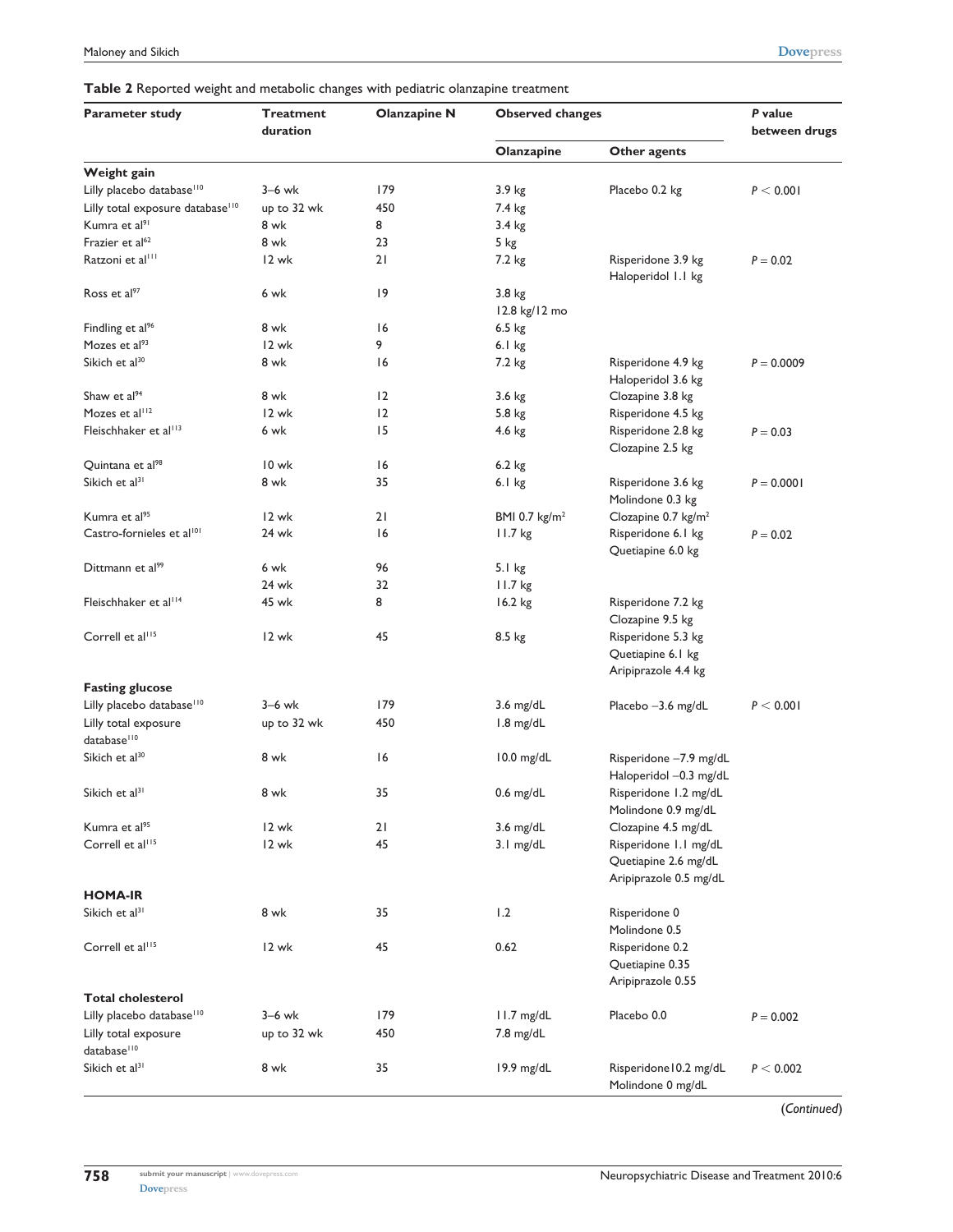#### **Table 2** (*Continued*)

| <b>Parameter study</b>                       | <b>Treatment</b><br>duration | <b>Olanzapine N</b> | <b>Observedchanges</b> |                         | P value<br>between drugs |
|----------------------------------------------|------------------------------|---------------------|------------------------|-------------------------|--------------------------|
|                                              |                              |                     | Olanzapine             | Other agents            |                          |
| Kumra et al <sup>95</sup>                    | 12 wk                        | 21                  | $17.2 \text{ mg/dL}$   |                         |                          |
| Correll et al <sup>115</sup>                 | 12 wk                        | 45                  | $15.6$ mg/dL           | Risperidone 3.5 mg/dL   |                          |
|                                              |                              |                     |                        | Quetiapine 9.1 mg/dL    |                          |
|                                              |                              |                     |                        | Aripiprazole 2.8 mg/dL  |                          |
| <b>LDL</b> cholesterol                       |                              |                     |                        |                         |                          |
| Lilly placebo database <sup>110</sup>        | $3-6$ wk                     | 179                 | $7.8$ mg/dL            | Placebo 0 mg/dL         | $P = 0.002$              |
| Lilly total exposure database <sup>110</sup> | up to 32 wk                  | 450                 | $7.8 \text{ mg/dL}$    |                         |                          |
| Sikich et al <sup>30</sup>                   | 8 wk                         | 16                  | $7.6$ mg/dL            | Risperidone 2.9 mg/dL   |                          |
|                                              |                              |                     |                        | Haloperidol 0.1 mg/dL   |                          |
| Sikich et al <sup>31</sup>                   | 8 wk                         | 35                  | $14.7$ mg/dL           | Risperidone -9.6 mg/dL  | $P = 0.003$              |
|                                              |                              |                     |                        | Molindone 0.5 mg/dL     |                          |
| Correll et al <sup>115</sup>                 | 12 wk                        | 45                  | $11.5 \text{ mg/dL}$   | Risperidone 0.2 mg/dL   |                          |
|                                              |                              |                     |                        | Quetiapine 3.9 mg/dL    |                          |
|                                              |                              |                     |                        | Aripiprazole 7.4 mg/dL  |                          |
| <b>Triglycerides</b>                         |                              |                     |                        |                         |                          |
| Lilly placebo database <sup>110</sup>        | $3-6$ wk                     | 179                 | 26.7 mg/dL             | Placebo -8.9 mg/dL      | $P = 0.007$              |
| Lilly total exposure database <sup>110</sup> | up to 32 wk                  | 450                 | 26.7 mg/dL             |                         |                          |
| Sikich et al <sup>30</sup>                   | 8 wk                         | 16                  | $26 \text{ mg/dL}$     | Risperidone -2 mg/dL    |                          |
|                                              |                              |                     |                        | Haloperidol 22 mg/dL    |                          |
| Sikich et al <sup>31</sup>                   | 8 wk                         | 35                  | $21.6$ mg/dL           | Risperidone 7.1 mg/dL   |                          |
|                                              |                              |                     |                        | Molindone -5.8 mg/dL    |                          |
| Kumra et al <sup>95</sup>                    | 12 wk                        | 21                  | $11.4$ mg/dL           | Clozapine 16.8 mg/dL    |                          |
| Correll et al <sup>115</sup>                 | 12 wk                        | 45                  | 24.3 mg/dL             | Risperidone 9.7 mg/dL   |                          |
|                                              |                              |                     |                        | Quetiapine 37.0 mg/dL   |                          |
|                                              |                              |                     |                        | Aripiprazole -2.4 mg/dL |                          |

studies that included individuals previously exposed to antipsychotics (Table 2).30,31,95 Again there is limited information about the long-term course of these lipid changes.

# **Liver dysfunction**

The Eli Lilly databases also report significant elevations in liver enzymes associated with olanzapine treatment. Alanine aminotransferase (ALT) increased by 20.0 and 21.4 U/L, aspartate aminotransferase (AST) increased by 6.4 U/L and 8.2 U/L, and γ-glutamyltransferase (GGT) increased by 7.5 and 9.0 U/L in the placebo-controlled and exposure databases, respectively ( $P \le 0.002$  for each comparison). In contrast, total bilirubin decreased significantly (−1.7 and −1.1 µmol/L) in the two databases. Similar increases in ALT and AST have been reported in other pediatric studies of olanzapine.<sup>30,31</sup> In the TEOSS trial, such elevations were more common in youth treated with olanzapine than those treated with either risperidone or molindone. In this study, there also appeared to be a tendency for these increases to diminish somewhat with continuing treatment.<sup>102</sup> Eight (1.8%) of the 454 participants in the Lilly adolescent exposure database discontinued treatment due to liver function problems. These elevations may reflect nonalcoholic steatohepatitis (nonalcoholic fatty liver disease), although imaging studies and long-term follow-up is not yet available. In a retrospective chart review of youth treated with olanzapine alone, divalproex alone, or the combination of olanzapine and divalproex, 59% of those treated with olanzapine alone had at least 1 elevated hepatic enzyme over an average of 8 months of treatment while only 26% of those treated with divalproex alone did. However, all of those treated with the combination experienced at least 1 elevation and 42% of these had persistent elevations throughout the treatment period. One of the youth treated with both agents developed clinically significant steatohepatitis that resolved when the olanzapine was stopped.<sup>121</sup>

# **Hyperprolactinemia**

In adults, olanzapine has not been associated with significant increases in prolactin. However, children and adolescents appear very sensitive to the prolactin-increasing effects of all antipsychotics, including olanzapine.122 The Eli Lilly placebo databases report acute prolactin increases of 11.4 µg/L with olanzapine compared with a slight decrease with placebo ( $P < 0.001$ ). In the longer-term exposure database, the increase is much more significant at  $23.0 \mu g/L$ compared with a decrease of −4.2 µg/L in the pooled adult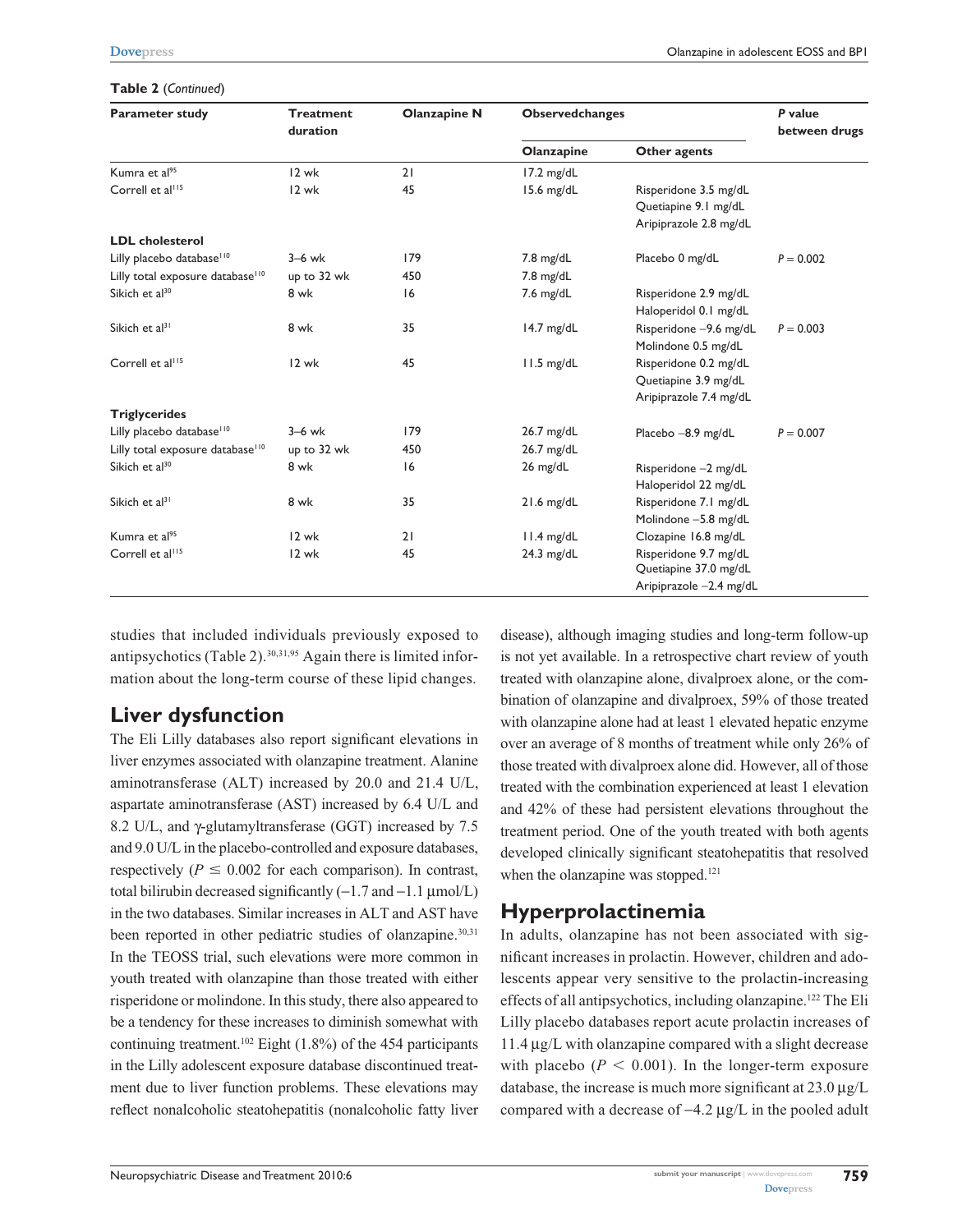data  $(P = 0.004)$ . Interestingly, fewer female adolescents experienced prolactin elevations than male adolescents. Similar changes have been described in other clinical trials.<sup>30,31</sup> Further, Wudarsky reported that 7 of 10 youth treated with olanzapine had elevations above the upper limits of normal for their age and gender. However, prolactin elevations with risperidone have consistently been found to be more extreme than with olanzapine in pediatric patients. $30,31$  It appears that olanzapine plasma concentration is significantly correlated with serum prolactin levels.<sup>123</sup> However, most clinical trials do not report high rates of prolactin-related adverse events, such as menstrual irregularities, gynecomastia, or galactorrhea. The large Eli Lilly exposure database identified such problems in only 0.6%–4.2% of participants. The long-term consequences of moderate elevations in prolactin during adolescence are unknown.

# **Sedation**

Most pediatric trials of olanzapine report high rates of sedation ranging from about 40% to 91%.30,31,95,96,100 In the Eli Lilly databases, the incidence appears somewhat lower (17.4%–19.0%). However, if the reported rates of somnolence are generally additive to those of sedation, the rates move into the 40% range reported in other studies. Unfortunately, sedation often does not resolve in individuals who continue long-term treatment.<sup>100,102</sup> Sedation can have significant impact upon a youth's ability to participate in school and other age-appropriate activities. Less than 1% of youth in Eli Lilly's databases discontinued participation due to sedation.

# **Extrapyramidal symptoms**

Almost all types of extrapyramidal adverse effects, including parkinsonian symptoms, dystonia, dyskinesia, tardive dyskinesia, akathisia, and neuroleptic malignant syndrome (NMS), have been reported in youth treated with olanzapine. However, these adverse events appear to occur much less often with olanzapine than with other antipsychotics including aripiprazole in youth. The incidence in the Lilly exposure database was 2.3% for parkinsonian symptoms, 5.5% for akathisia, and 1.4% for dyskinetic movements. Generally, those symptoms that do occur are minimal to mild. In comparative studies, olanzapine is consistently associated with fewer and less-severe extrapyramidal adverse events than risperidone, haloperidol, or molindone.<sup>30,31,100</sup> There is 1 case report of persistent dystonic movements emerging during olanzapine treatment and persisting up to 6 weeks after switching to clozapine treatment.124 However, very few children and adolescents have been maintained for an extended period on a single antipsychotic or followed for sufficiently long periods to rigorously assess the medication-specific incidence of this late appearing and persistent adverse effect.

# **Neuroleptic malignant syndrome**

NMS is a rare, potentially fatal, and idiosyncratic drug reaction that often occurs early in the course of antipsychotic treatment. NMS previously has been associated with the use of classical high-potency neuroleptics.125,126 Case reports suggest that NMS resulting from treatment with olanzapine and other SGAs has a more insidious course than NMS precipitated by first-generation high-potency agents. In addition, temperature elevations may emerge late in the course. Cognitive symptoms including agitation and delirium may be more prominent. However, there have been two case reports of classic NMS occurring during olanzapine monotherapy,<sup>127,128</sup> one with olanzapine overdose,<sup>129</sup> and several in the context of polypharmacy with other psychotropics (as described in two recent reviews). $126,130$ 

## **Hematologic effects**

Although clozapine is best known for its risk of hematologic abnormalities, there are many case reports of neutropenia being caused by other antipsychotics as well. Olanzapine and ziprasidone seem to be more likely than the other newer antipsychotics to cause such abnormalities.131 There are some case reports where olanzapine was the only medication being taken.132 Consequently, the FDA required a label change noting the risk of neutropenia and leukopenia with olanzapine treatment in August 2009. The label notes that this risk appears to be heightened in individuals with a history of blood dyscrasias or low white blood cell counts, particularly those induced by other drugs or those on drugs that have similar effects. In such cases, the patient's blood count should be monitored frequently when treatment is initiated and treatment should be interrupted if the absolute neutrophil count drops below 1000 cells/cm3 . It is unknown whether the risk for neutropenia is greater in the pediatric population than in the adult population.

## **Overdose**

In adult studies, Lily data of over 3,100 subjects showed that the largest ingestion was 300 mg and that person did well with supportive care. However, there are multiple other reports of fatalities that some believe are related to olanzapine.133–135 There have been at least two fatalities in children who have overdosed on olanzapine.<sup>136</sup> Often, individuals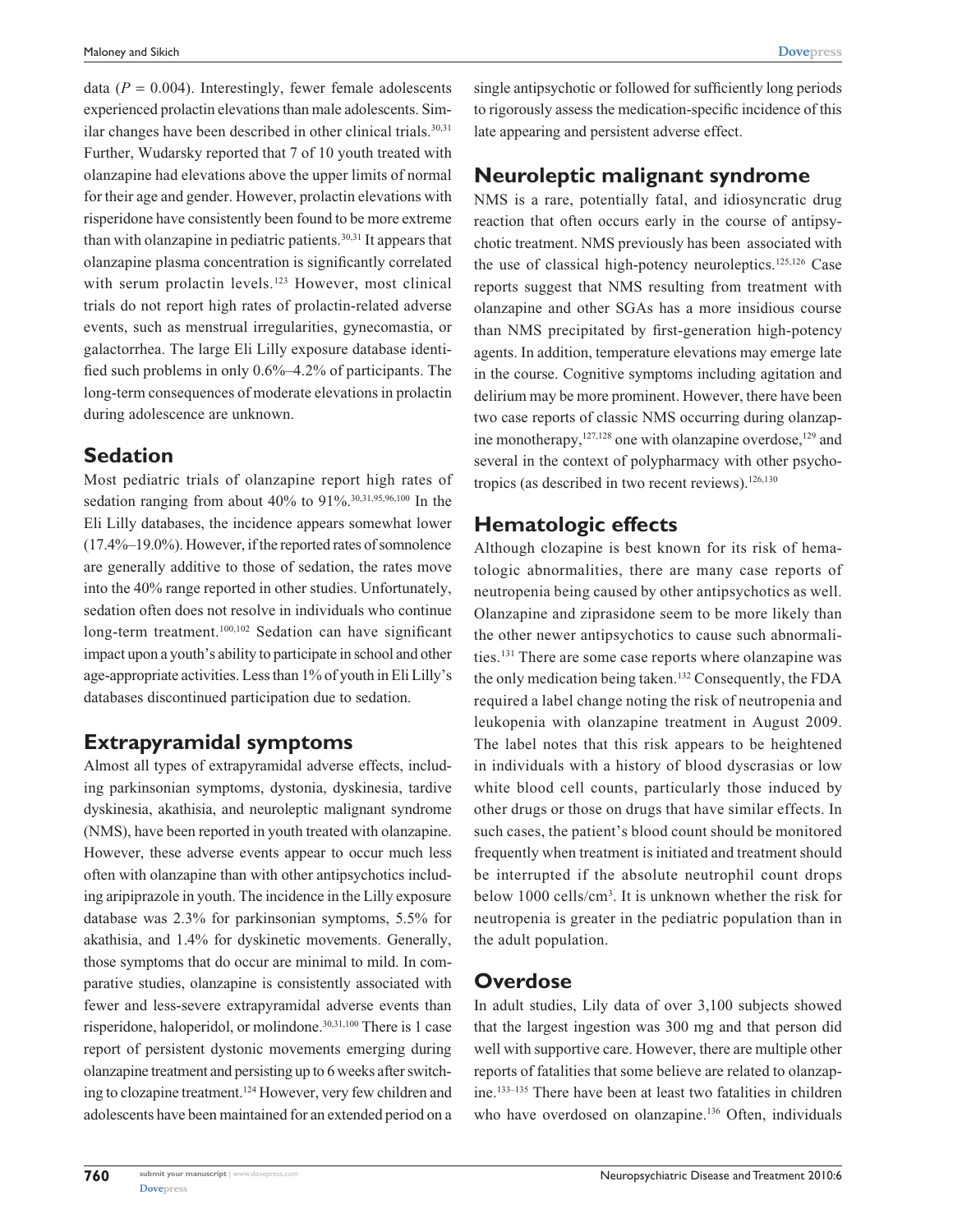

Thioridazine warning Diabetes warning Consensus stmt

**Figure 2** Patterns of antipsychotic use in the pediatric population of the United States. Following the introduction of each second-generation antipsychotic except clozapine, there has been rapid use within the pediatric population. However, risperidone, the first agent introduced after clozapine, has consistently been used more widely than the other agents. Further, safety considerations appear to have limited use of clozapine, ziprasidone, and earlier in 2003, olanzapine. This figure is a synthesis of data from multiple sources.135–140,142 Number of prescriptions and proportion related to each agent are approximate.

with olanzapine overdoses develop EPS or NMS, respiratory symptoms, and mental status changes.<sup>129,137–139</sup> Overdoses in pediatric patients are reviewed by Theisen.140 Management is primarily supportive and symptoms may take several days to a few weeks to fully resolve.

# **Olanzapine use in the pediatric population**

The pattern of olanzapine's use over time in the US pediatric population relative to other antipsychotics is shown in Figure 2. When olanzapine was approved by the FDA in 1996, it almost immediately began being used in the pediatric population.140–149 However, its use never became as prevalent as risperidone's. Quetiapine's use was of similar magnitude by 2001. However, as data about olanzapine-associated weight gain emerged, the FDA issued requirements that SGA labels warn about the weight and metabolic risks; the American Diabetes Association and the American Psychiatric Association released a consensus statement indicating that olanzapine and clozapine had the greatest risk for such side effects and olanzapine use in the pediatric population

quickly diminished to 5% or less of the total antipsychotics prescribed.146,148

Evidence from the CATIE trial that showed a slight advantage of olanzapine over other first-line antipsychotics in total duration of treatment and symptom response and from a first-episode study showing neuroimaging benefits compared with haloperidol, as well as the similarities between the binding profiles of olanzapine and clozapine, led some clinicians to use olanzapine in a few youth with very severe or persistent psychotic symptoms.27,29,150 Youth with bipolar disorder are even less likely to be treated with olanzapine. In a recent study of pediatric bipolar treatment, it was used less often than any other antipsychotic (including FGAs).<sup>151</sup>

Olanzapine appears to be used more frequently in some parts of Europe but still to a lesser extent than either risperidone or quetiapine. In the CAFEPS longitudinal naturalistic study of youth with positive psychotic symptoms about 15% were treated with olanzapine.101 In Canada, use is also somewhat greater than in the United States with about 6000 children (∼22% of those who are treated with antipsychotics) receiving prescriptions for olanzapine annually between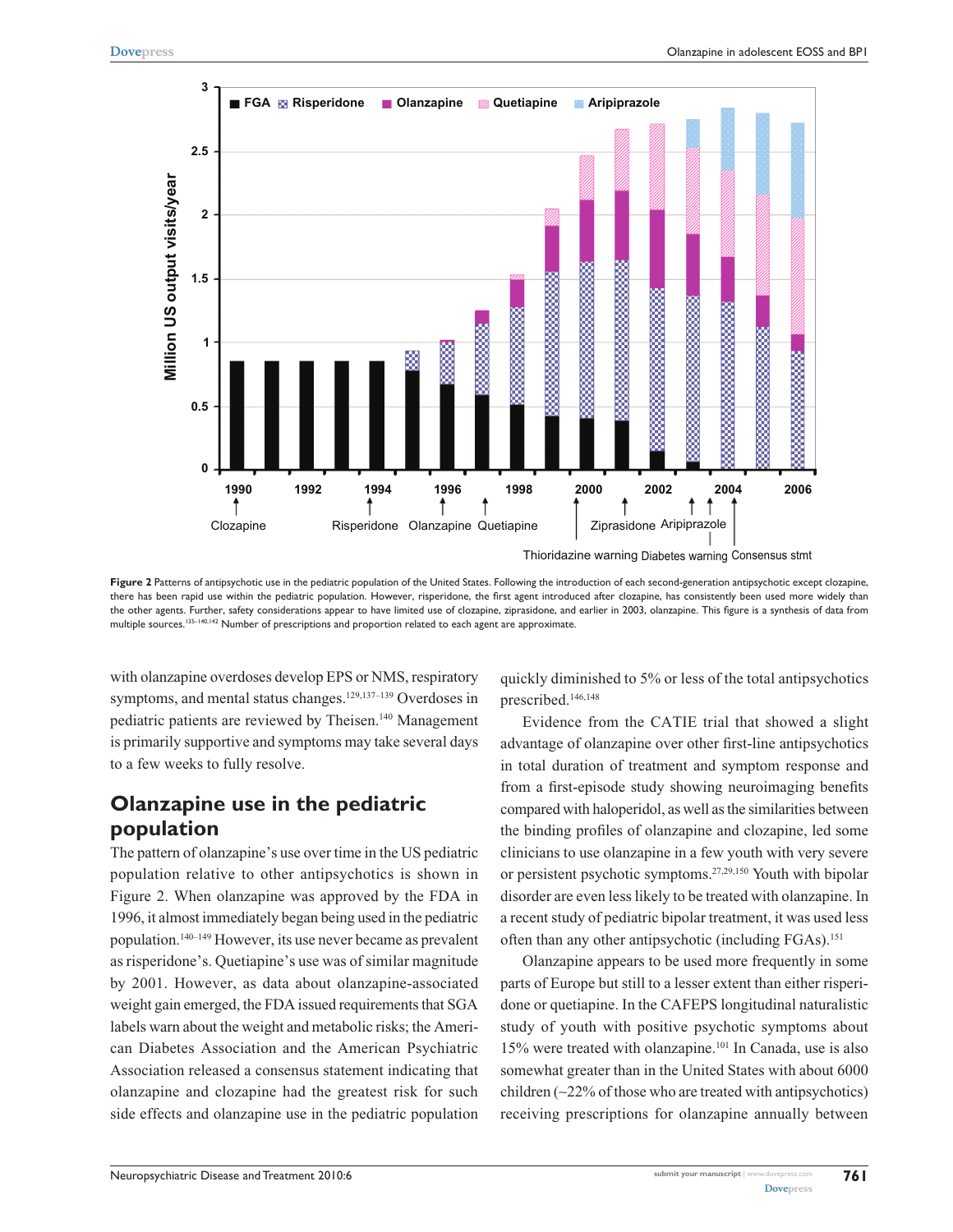2003 and 2006.147 In countries outside the United States, aripiprazole appears to be less frequently used, so olanzapine and quetiapine are likely to be viewed as the antipsychotics with the least risk for EPS.

# **Conclusions**

Olanzapine has clear efficacy for pedBP and EOSS. However, it also appears to have very great potential for promoting weight gain, increased insulin secretion, and dyslipidemia in children and adolescents. These adverse risks appear to be remarkably increased relative to other antipsychotics with the possible exception of clozapine. In the light of this extreme risk and because there is no compelling evidence that olanzapine has greater antipsychotic efficacy than other agents in either unselected youth with EOSS and other psychotic illnesses or in treatment-resistant EOSS, we argue that olanzapine should not be considered a first-line treatment for EOSS. Because there is clear evidence that clozapine has superior efficacy to olanzapine in treatment-resistant EOSS, we feel clinicians and families should seriously consider a trial of clozapine rather than olanzapine in such youth. There are no comparative studies examining the mood-stabilizing or antimanic properties of olanzapine relative to other SGAs. In the absence of any empiric data regarding comparative efficacy, olanzapine's heightened risks for weight gain and metabolic dysregulation suggest to the authors that it should not be considered a first-line treatment for pedBP either. However, because there is no treatment of choice for youth with pedBP, who have failed to respond to multiple first-line treatments, olanzapine might have a role in treating such children and adolescents.

Although olanzapine is unlikely to be used frequently in the pediatric population, it remains an alternative for some individuals. Such individuals might include those who are underweight, have no family history of diabetes or dyslipidemia, or are particularly sensitive to the extrapyramidal side effects of antipsychotics with more potent dopamine  $D_2$  receptor binding. These conclusions are supported by the FDA's recent decision to approve olanzapine for the treatment of adolescents with schizophrenia or manic/mixed states in bipolar disorder, provided clinicians and families carefully consider prescribing other agents first due to olanzapine's marked risks for significant weight gain and lipid dysregulation in adolescents.

Olanzapine has played a critical role in alerting scientists and the public to the metabolic consequences of most antipsychotics, particularly within children and adolescents. The consistent weight and metabolic changes observed in olanzapine-treated youth spurred investigations of such effects among youth treated with other antipsychotics and provided a strong impetus for long-term studies of antipsychotic tolerability in youth.

#### **Disclosures**

Dr Maloney has received software for a computer intervention in schizophrenia from Posit Science. Dr Sikich receives research funding from NIMH, NIH, Foundation of Hope, Case Western Reserve University (subcontract from NICHD), NY Institute for Mental Hygiene Research (subcontract from NIMH), and Bristol Myers-Squibb. She is participating or has participated in clinical trials with Otsuka, Bristol Myers-Squibb, Neuropharm, Curemark, and Seaside Pharmaceuticals. She also received medication for clinical trials from Eli Lilly, Janssen, and Bristol Myers-Squibb, and software for a computer intervention in schizophrenia from Posit Science. She has served as a consultant for Sanofi Aventis within the past 2 years. She has given CME talks that have been indirectly supported by Bristol Myers-Squibb.

#### **References**

- 1. Hafner H, Nowotny B. Epidemiology of early-onset schizophrenia. *Eur Arch Psychiatry Clin Neurosci.* 1995;245:80–92.
- 2. Maziade M, Gingras N, Rodrigue C, et al. Long-term stability of diagnosis and symptom dimensions in a systematic sample of patients with onset of schizophrenia in childhood and early adolescence. I: nosology, sex and age of onset. *Br J Psychiatry.* 1996;169(3):361–370.
- 3. Thomsen PH. Schizophrenia with childhood and adolescent onset a nationwide register-based study. *Acta Psychiatr Scand.* 1996;94(3): 187–193.
- 4. Schimmelmann BG, Conus P, Cotton S, McGorry PD, Lambert M. Pretreatment, baseline, and outcome differences between early-onset and adult-onset psychosis in an epidemiological cohort of 636 first-episode patients. *Schizophr Res.* 2007;95(1–3):1–8.
- 5. Luoma S, Hakko H, Ollinen T, Jarvelin MR, Lindeman S. Association between age at onset and clinical features of schizophrenia: the Northern Finland 1966 birth cohort study. *Eur Psychiatry.* 2008;23(5):331–335.
- 6. Hafner H, Riecher A, Maurer K, Loffler W, Munk-Jorgensen P, Stromgren E. How does gender influence age at first hospitalization for schizophrenia? A transnational case register study. *Psychol Med.* 1989;19(4): 903–918.
- 7. Remschmidt HE, Schulz E, Martin M, Warnke A, Trott GE. Childhoodonset schizophrenia: history of the concept and recent studies. *Schizophr Bull.* 1994;20(4):727–745.
- 8. Russell AT. The clinical presentation of childhood-onset schizophrenia. *Schizophr Bull.* 1994;20(4):631–646.
- 9. Spencer EK, Campbell M. Children with schizophrenia: diagnosis, phenomenology, and pharmacotherapy. *Schizophr Bull.* 1994;20(4):713–725.
- 10. Werry JS, McClellan JM, Andrews LK, Ham M. Clinical features and outcome of child and adolescent schizophrenia. *Schizophr Bull.* 1994;20(4):619–630.
- 11. Schaeffer JL, Ross RG. Childhood-onset schizophrenia: premorbid and prodromal diagnostic and treatment histories. *J Am Acad Child Adolesc Psychiatry.* 2002;41(5):538–545.
- 12. Eggers C, Bunk D. The long-term course of childhood-onset schizophrenia: a 42-year followup. *Schizophr Bull.* 1997;23:105–117.
- 13. Ropcke B, Eggers C. Early-onset schizophrenia: a 15-year follow-up. *Eur Child Adolesc Psychiatry.* 2005;14(6):341–350.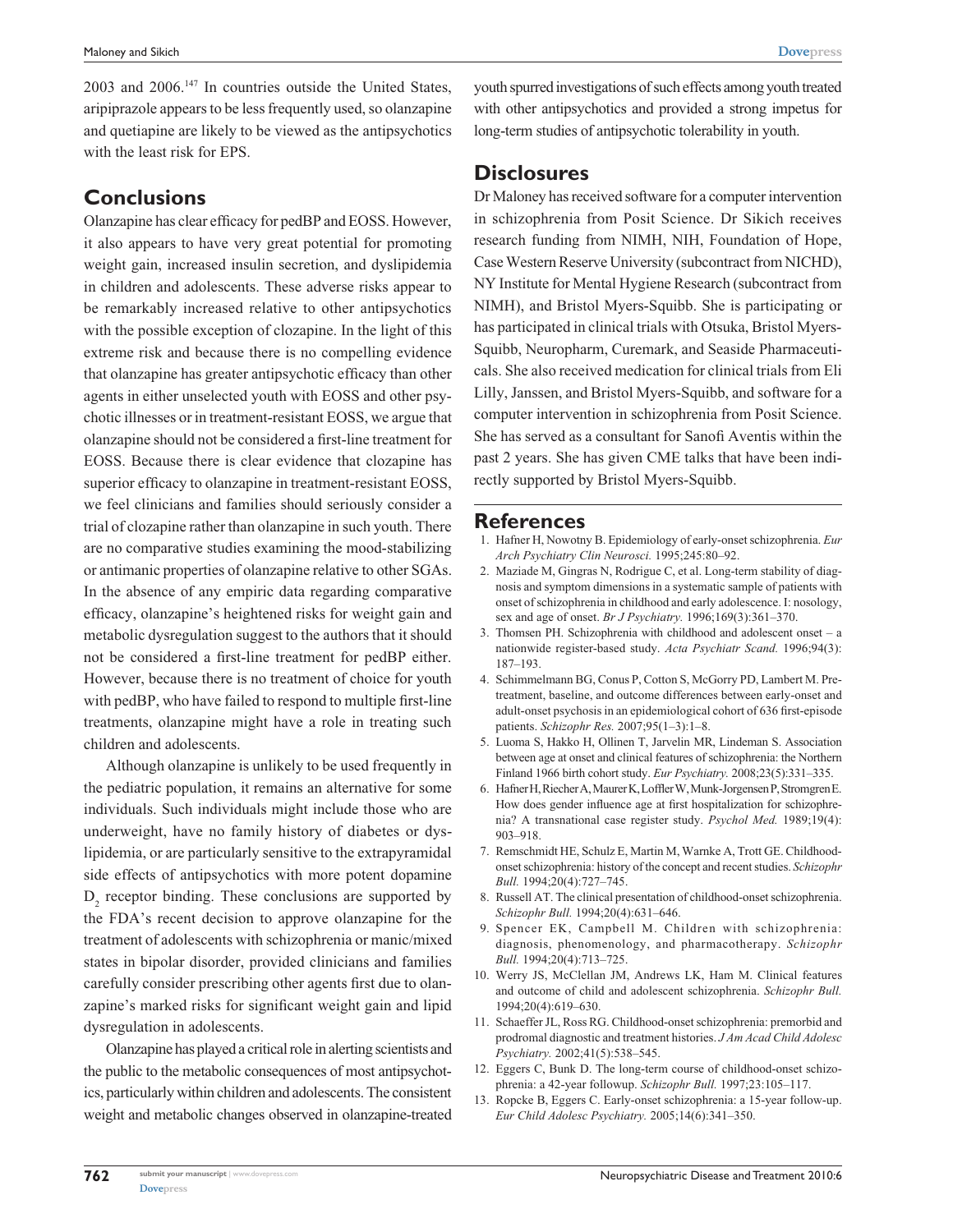- 14. Basso MR, Nasrallah HA, Olson SC, Bornstein RA. Cognitive deficits distinguish patients with adolescent- and adult- onset schizophrenia. *Neuropsychiatry Neuropsychol Behav Neurol.* 1997;10(2):107–112.
- 15. Giedd JN, Jeffries NO, Blumenthal J, et al. Childhood-onset schizophrenia: progressive brain changes during adolescence. *Biol Psychiatry.* 1999;46(7):892–898.
- 16. Tuulio-Henriksson A, Partonen T, Suvisaari J, Haukka J, Lonnqvist J. Age at onset and cognitive functioning in schizophrenia. *Br J Psychiatry.* 2004;185:215–219.
- 17. Biswas P, Malhotra S, Malhotra A, Gupta N. Comparative study of neuropsychological correlates in schizophrenia with onset in childhood, adolescence and adulthood. *Eur Child Adolesc Psychiatry.* 2006;15(6):360–366.
- 18. Frazier JA, McClellan J, Findling RL, et al. Treatment of early-onset schizophrenia spectrum disorders (TEOSS): demographic and clinical characteristics. *J Am Acad Child Adolesc Psychiatry.* 2007;46(8): 979–988.
- 19. Jarbin H, Ott Y, Von Knorring AL. Adult outcome of social function in adolescent-onset schizophrenia and affective psychosis. *J Am Acad Child Adolesc Psychiatry.* 2003;42(2):176–183.
- 20. Fleischhaker C, Schulz E, Tepper K, Martin M, Hennighausen K, Remschmidt H. Long-term course of adolescent schizophrenia. *Schizophr Bull.* 2005;31(3):769–780.
- 21. Remschmidt H, Martin M, Fleischhaker C, et al. Forty-two-years later: the outcome of childhood-onset schizophrenia. *J Neural Transm.* 2007;114(4):505–512.
- 22. Sikich L. Individual and school-based interventions. In: Findling R, Schluz S, editors. *Schizophrenia in Adolescents and Children: Assessment, Neurobiology and Treatment*. Baltimore (MD): John Hopkins University Press; 2005:257–287.
- 23. Pool D, Bloom W, Mielke DH, Roniger JJ Jr, Gallant DM. A controlled evaluation of loxitane in seventy-five adolescent schizophrenic patients. *Curr Ther Res Clin Exp.* 1976;19(1):99–104.
- 24. Realmuto GM, Erickson WD, Yellin AM, Hopwood JH, Greenberg LM. Clinical comparison of thiothixene and thioridazine in schizophrenic adolescents. *Am J Psychiatry.* 1984;141:440–442.
- 25. Keepers GA, Clappison VJ, Casey DE. Initial anticholinergic prophylaxis for neuroleptic-induced extrapyramidal syndromes. *Arch Gen Psychiatry.* 1983;40(10):1113–1117.
- 26. Kumra S, Frazier JA, Jacobsen LK, et al. Childhood-onset schizophrenia. A double-blind clozapine-haloperidol comparison. *Arch Gen Psychiatry.* 1996;53(12):1090–1097.
- 27. Lieberman JA, Tollefson G, Tohen M, et al. Comparative efficacy and safety of atypical and conventional antipsychotic drugs in first-episode psychosis: a randomized, double-blind trial of olanzapine versus haloperidol. *Am J Psychiatry.* 2003;160(8):1396–1404.
- 28. Green AI, Lieberman JA, Hamer RM, et al. Olanzapine and haloperidol in first episode psychosis: two-year data. *Schizophr Res.* 2006;86(1–3): 234–243.
- 29. Lieberman JA, Stroup TS, McEvoy JP, et al. Effectiveness of antipsychotic drugs in patients with chronic schizophrenia. *N Engl J Med.* 2005;353(12):1209–1223.
- 30. Sikich L, Hamer RM, Bashford RA, Sheitman BB, Lieberman JA. A pilot study of risperidone, olanzapine, and haloperidol in psychotic youth: a double-blind, randomized, 8-week trial. *Neuropsychopharmacology.* 2004;29(1):133–145.
- 31. Sikich L, Frazier JA, McClellan J, et al. Double-blind comparison of first- and second-generation antipsychotics in early-onset schizophrenia and schizo-affective disorder: findings from the treatment of early-onset schizophrenia spectrum disorders (TEOSS) study. *Am J Psychiatry.* 2008;165(11):1420–1431.
- 32. Beesdo K, Hofler M, Leibenluft E, Lieb R, Bauer M, Pfennig A. Mood episodes and mood disorders: patterns of incidence and conversion in the first three decades of life. *Bipolar Disord.* 2009;11(6):637–649.
- 33. Merikangas KR, Akiskal HS, Angst J, et al. Lifetime and 12-month prevalence of bipolar spectrum disorder in the National Comorbidity Survey replication. *Arch Gen Psychiatry.* 2007;64(5):543–552.
- 34. Perlis RH, Dennehy EB, Miklowitz DJ, et al. Retrospective age at onset of bipolar disorder and outcome during two-year follow-up: results from the STEP-BD study. *Bipolar Disord.* 2009;11(4):391–400.
- 35. Oedegaard KJ, Syrstad VE, Morken G, Akiskal HS, Fasmer OB. A study of age at onset and affective temperaments in a Norwegian sample of patients with mood disorders. *J Affect Disord.* 2009;118(1–3):229–233.
- 36. Moreno C, Laje G, Blanco C, Jiang H, Schmidt AB, Olfson M. National trends in the outpatient diagnosis and treatment of bipolar disorder in youth. *Arch Gen Psychiatry.* 2007;64(9):1032–1039.
- 37. Youngstrom EA, Birmaher B, Findling RL. Pediatric bipolar disorder: validity, phenomenology, and recommendations for diagnosis. *Bipolar Disord.* 2008;10(1 Pt 2):194–214.
- 38. Geller B, Tillman R, Bolhofner K. Proposed definitions of bipolar I disorder episodes and daily rapid cycling phenomena in preschoolers, school-aged children, adolescents, and adults. *J Child Adolesc Psychopharmacol.* 2007;17(2):217–222.
- 39. Tillman R, Geller B. Definitions of rapid, ultrarapid, and ultradian cycling and of episode duration in pediatric and adult bipolar disorders: a proposal to distinguish episodes from cycles. *J Child Adolesc Psychopharmacol.* 2003;13(3):267–271.
- 40. Birmaher B, Axelson D, Strober M, et al. Comparison of manic and depressive symptoms between children and adolescents with bipolar spectrum disorders. *Bipolar Disord.* 2009;11(1):52–62.
- 41. Leibenluft E, Charney DS, Towbin KE, Bhangoo RK, Pine DS. Defining clinical phenotypes of juvenile mania. *Am J Psychiatry.* 2003;160(3):430–437.
- 42. Geller B, Tillman R, Craney JL, Bolhofner K. Four-year prospective outcome and natural history of mania in children with a prepubertal and early adolescent bipolar disorder phenotype. *Arch Gen Psychiatry.* 2004;61(5):459–467.
- 43. Birmaher B, Axelson D. Course and outcome of bipolar spectrum disorder in children and adolescents: a review of the existing literature. *Dev Psychopathol.* 2006;18(4):1023–1035.
- 44. Rende R, Birmaher B, Axelson D, et al. Psychotic symptoms in pediatric bipolar disorder and family history of psychiatric illness. *J Affect Disord.* 2006;96(1–2):127–131.
- 45. Strober M, Birmaher B, Ryan N, et al. Pediatric bipolar disease: current and future perspectives for study of its long-term course and treatment. *Bipolar Disord.* 2006;8(4):311–321.
- 46. DelBello MP, Hanseman D, Adler CM, Fleck DE, Strakowski SM. Twelve-month outcome of adolescents with bipolar disorder following first hospitalization for a manic or mixed episode. *Am J Psychiatry.* 2007; 164(4):582–590.
- 47. Lewinsohn P, Seeley J, Klein D. Bipolar disorder in adolescents: epidemiology and suicidal behavior. In: Geller B, DelBello MP, editors. *Bipolar Disorder in Childhood and Early Adolescence*. New York: Guilford; 2003:7–24.
- 48. Axelson D, Birmaher B, Strober M, et al. Phenomenology of children and adolescents with bipolar spectrum disorders. *Arch Gen Psychiatry.* 2006;63(10):1139–1148.
- 49. Caetano SC, Olvera RL, Hunter K, et al. Association of psychosis with suicidality in pediatric bipolar I, II and bipolar NOS patients. *J Affect Disord.* 2006;91(1):33–37.
- 50. Geller B, Cooper TB, Sun K, et al. Double-blind and placebocontrolled study of lithium for adolescent bipolar disorders with secondary substance dependency. *J Am Acad Child Adolesc Psychiatry.* 1998;37(2):171–178.
- 51. Kafantaris V, Coletti DJ, Dicker R, Padula G, Kane JM. Lithium treatment of acute mania in adolescents: a large open trial. *J Am Acad Child Adolesc Psychiatry.* 2003;42(9):1038–1045.
- 52. Kafantaris V, Coletti DJ, Dicker R, Padula G, Pleak RR, Alvir JM. Lithium treatment of acute mania in adolescents: a placebo-controlled discontinuation study. *J Am Acad Child Adolesc Psychiatry.* 2004;43(8):984–993.
- 53. Kafantaris V, Coletti DJ, Dicker R, Padula G, Kane JM. Adjunctive antipsychotic treatment of adolescents with bipolar psychosis. *J Am Acad Child Adolesc Psychiatry.* 2001;40(12):1448–1456.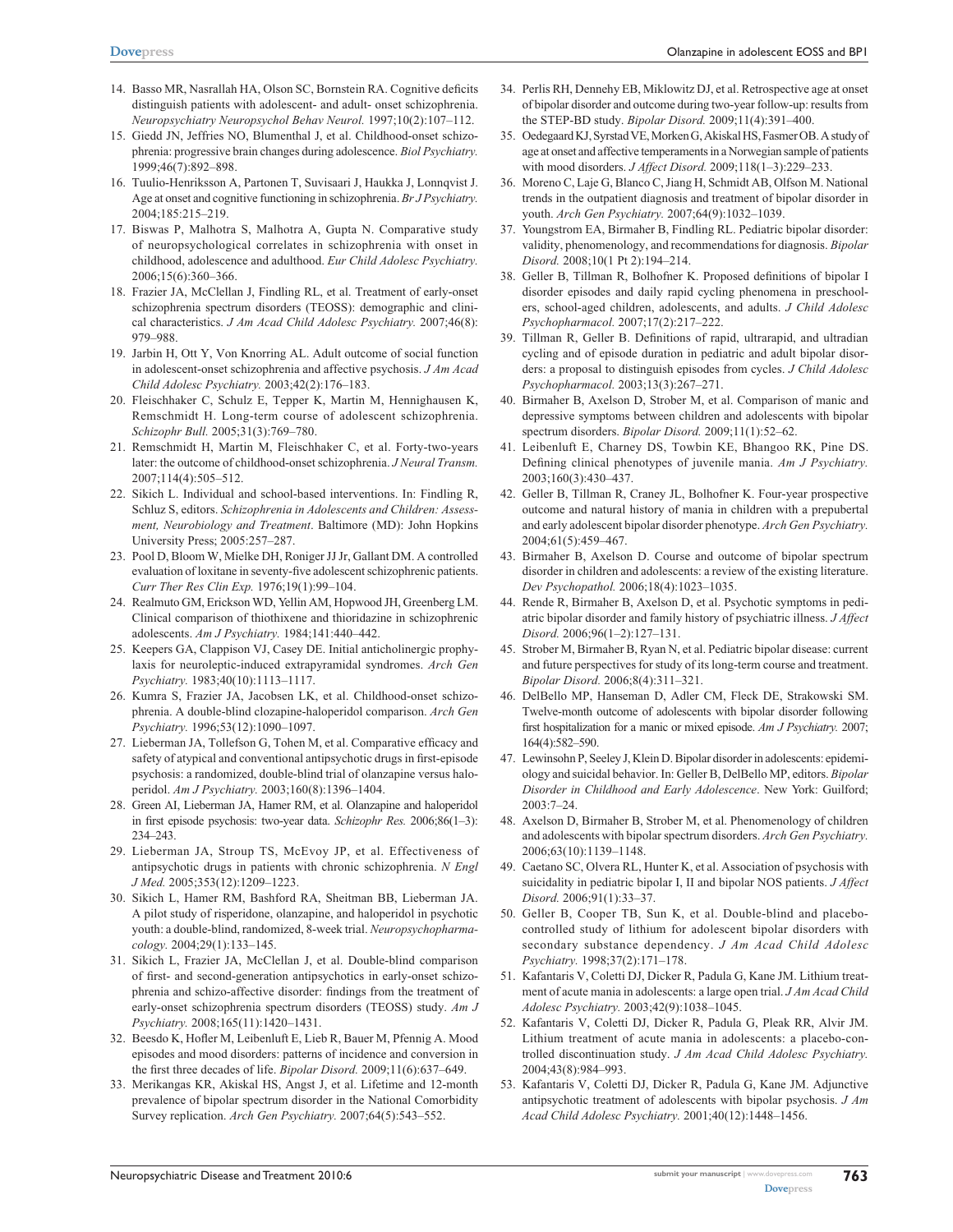- 54. Wagner KD, Weller EB, Carlson GA, et al. An open-label trial of divalproex in children and adolescents with bipolar disorder. *J Am Acad Child Adolesc Psychiatry.* 2002;41(10):1224–1230.
- 55. Pavuluri MN, Henry DB, Carbray JA, Naylor MW, Janicak PG. Divalproex sodium for pediatric mixed mania: a 6-month prospective trial. *Bipolar Disord.* 2005;7(3):266–273.
- 56. Kowatch RA, Suppes T, Carmody TJ, et al. Effect size of lithium, divalproex sodium, and carbamazepine in children and adolescents with bipolar disorder. *J Am Acad Child Adolesc Psychiatry.* 2000;39(6): 713–720.
- 57. Findling RL, McNamara NK, Gracious BL, et al. Combination lithium and divalproex sodium in pediatric bipolarity. *J Am Acad Child Adolesc Psychiatry.* 2003;42(8):895–901.
- 58. Wagner KD, Kowatch RA, Emslie GJ, et al. A double-blind, randomized, placebo-controlled trial of oxcarbazepine in the treatment of bipolar disorder in children and adolescents. *Am J Psychiatry.* 2006;163(7): 1179–1186.
- 59. Wagner KD, Redden L, Kowatch RA, et al. A double-blind, randomized, placebo-controlled trial of divalproex extended-release in the treatment of bipolar disorder in children and adolescents. *J Am Acad Child Adolesc Psychiatry.* 2009;48(5):519–532.
- 60. Pavuluri MN, Henry DB, Carbray JA, Sampson G, Naylor MW, Janicak PG. Open-label prospective trial of risperidone in combination with lithium or divalproex sodium in pediatric mania. *J Affect Disord.* 2004;82 Suppl 1:S103–S111.
- 61. Delbello MP, Schwiers ML, Rosenberg HL, Strakowski SM. A doubleblind, randomized, placebo-controlled study of quetiapine as adjunctive treatment for adolescent mania. *J Am Acad Child Adolesc Psychiatry.* 2002;41(10):1216–1223.
- 62. Frazier JA, Biederman J, Tohen M, et al. A prospective open-label treatment trial of olanzapine monotherapy in children and adolescents with bipolar disorder. *J Child Adolesc Psychopharmacol.* 2001;11(3):239–250.
- 63. Barzman DH, DelBello MP, Adler CM, Stanford KE, Strakowski SM. The efficacy and tolerability of quetiapine versus divalproex for the treatment of impulsivity and reactive aggression in adolescents with co-occurring bipolar disorder and disruptive behavior disorder(s). *J Child Adolesc Psychopharmacol.* 2006;16(6):665–670.
- 64. Tohen M, Kryzhanovskaya L, Carlson G, et al. Olanzapine versus placebo in the treatment of adolescents with bipolar mania. *Am J Psychiatry.* 2007;164(10):1547–1556.
- 65. Findling RL, Nyilas M, Forbes RA, et al. Acute treatment of pediatric bipolar I disorder, manic or mixed episode, with aripiprazole: a randomized, double-blind, placebo-controlled study. *J Clin Psychiatry.* 2009;70(10):1441–1451.
- 66. Haas M, Delbello MP, Pandina G, et al. Risperidone for the treatment of acute mania in children and adolescents with bipolar disorder: a randomized, double-blind, placebo-controlled study. *Bipolar Disord.* 2009;11(7):687–700.
- 67. FDA\_website. fda.gov/downloads/Drugs/DevelopmentApprovalProces s?DevelopmentResources/UCM163241.pdf. Published 2007. Accessed Sep 15, 2009.
- 68. Young RC, Biggs JT, Ziegler VE, Meyer DA. A rating scale for mania: reliability, validity and sensitivity. *Br J Psychiatry*. 1978;133: 429-435.
- 69. DelBello MP, Chang K, Welge JA, et al. A double-blind, placebocontrolled pilot study of quetiapine for depressed adolescents with bipolar disorder. *Bipolar Disord*. 2009;11(5):483–493.
- 70. Bymaster FP, Calligaro DO, Falcone JF, et al. Radioreceptor binding profile of the atypical antipsychotic olanzapine. *Neuropsychopharmacology.* 1996;14(2):87–96.
- 71. Fumagalli F, Frasca A, Sparta M, Drago F, Racagni G, Riva MA. Longterm exposure to the atypical antipsychotic olanzapine differently upregulates extracellular signal-regulated kinases 1 and 2 phosphorylation in subcellular compartments of rat prefrontal cortex. *Mol Pharmacol.* 2006;69(4):1366–1372.
- 72. Wirshing DA, Wirshing WC, Kysar L, etal. Novel antipsychotics: comparison of weight gain liabilities. *J Clin Psychiatry.* 1999;60(6):358–363.
- 73. Kroeze WK, Hufeisen SJ, Popadak BA, et al. H1-histamine receptor affinity predicts short-term weight gain for typical and atypical antipsychotic drugs. *Neuropsychopharmacology.* 2003;28(3): 519–526.
- 74. Templeman LA, Reynolds GP, Arranz B, San L. Polymorphisms of the 5-HT2C receptor and leptin genes are associated with antipsychotic drug-induced weight gain in Caucasian subjects with a first-episode psychosis. *Pharmacogenet Genomics.* 2005;15(4):195–200.
- 75. Ujike H, Nomura A, Morita Y, et al. Multiple genetic factors in olanzapine-induced weight gain in schizophrenia patients: a cohort study. *J Clin Psychiatry.* 2008;69(9):1416–1422.
- 76. Gunes A, Melkersson KI, Scordo MG, Dahl ML. Association between HTR2C and HTR2A polymorphisms and metabolic abnormalities in patients treated with olanzapine or clozapine. *J Clin Psychopharmacol.* 2009;29(1):65–68.
- 77. Kassahun K, Mattiuz E, Nyhart E Jr, et al. Disposition and biotransformation of the antipsychotic agent olanzapine in humans. *Drug Metab Dispos.* 1997;25(1):81–93.
- 78. Kando JC, Shepski JC, Satterlee W, Patel JK, Reams SG, Green AI. Olanzapine: a new antipsychotic agent with efficacy in the management of schizophrenia. *Ann Pharmacother.* 1997;31(11):1325–1334.
- 79. Lucas RA, Gilfillan DJ, Bergstrom RF. A pharmacokinetic interaction between carbamazepine and olanzapine: observations on possible mechanism. *Eur J Clin Pharmacol.* 1998;54(8):639–643.
- 80. Callaghan JT, Bergstrom RF, Ptak LR, Beasley CM. Olanzapine. Pharmacokinetic and pharmacodynamic profile. *Clin Pharmacokinet.* 1999;37(3):177–193.
- 81. Kelly DL, Conley RR, Tamminga CA. Differential olanzapine plasma concentrations by sex in a fixed-dose study. *Schizophr Res.* 1999;40(2):101–104.
- 82. Hiemke C, Peled A, Jabarin M, et al. Fluvoxamine augmentation of olanzapine in chronic schizophrenia: pharmacokinetic interactions and clinical effects. *J Clin Psychopharmacol.* 2002;22(5):502–506.
- 83. Kroon LA. Drug interactions with smoking. *Am J Health Syst Pharm.* 2007;64(18):1917–1921.
- 84. Spina E, de Leon J. Metabolic drug interactions with newer antipsychotics: a comparative review. *Basic Clin Pharmacol Toxicol.* 2007;100(1):4–22.
- 85. Darby JK, Pasta DJ, Wilson MG, Herbert J. Long-term therapeutic drug monitoring of risperidone and olanzapine identifies altered steady-state pharmacokinetics: a clinical, two-group, naturalistic study. *Clin Drug Investig.* 2008;28(9):553–564.
- 86. Markowitz JS, DeVane CL, Malcolm RJ, et al. Pharmacokinetics of olanzapine after single-dose oral administration of standard tablet versus normal and sublingual administration of an orally disintegrating tablet in normal volunteers. *J Clin Pharmacol.* 2006;46(2):164–171.
- 87. Grothe DR, Calis KA, Jacobsen L, et al. Olanzapine pharmacokinetics in pediatric and adolescent inpatients with childhood-onset schizophrenia. *J Clin Psychopharmacol.* 2000;20(2):220–225.
- 88. Theisen FM, Haberhausen M, Schulz E, et al. Serum levels of olanzapine and its N-desmethyl and 2-hydroxymethyl metabolites in child and adolescent psychiatric disorders: effects of dose, diagnosis, age, sex, smoking, and comedication. *Ther Drug Monit.* 2006;28(6): 750–759.
- 89. Bachmann CJ, Haberhausen M, Heinzel-Gutenbrunner M, Remschmidt H, Theisen FM. Large intraindividual variability of olanzapine serum concentrations in adolescent patients. *Ther Drug Monit.* 2008;30(1):108–112.
- 90. Aichhorn W, Marksteiner J, Walch T, et al. Age and gender effects on olanzapine and risperidone plasma concentrations in children and adolescents. *J Child Adolesc Psychopharmacol.* 2007;17(5):665–674.
- 91. Kumra S, Jacobsen LK, Lenane M, et al. Childhood-onset schizophrenia: an open-label study of olanzapine in adolescents. *J Am Acad Child Adolesc Psychiatry.* 1998;37(4):377–385.
- 92. Sholevar EH, Baron DA, Hardie TL. Treatment of childhood-onset schizophrenia with olanzapine. *J Child Adolesc Psychopharmacol.* 2000;10(2):69–78.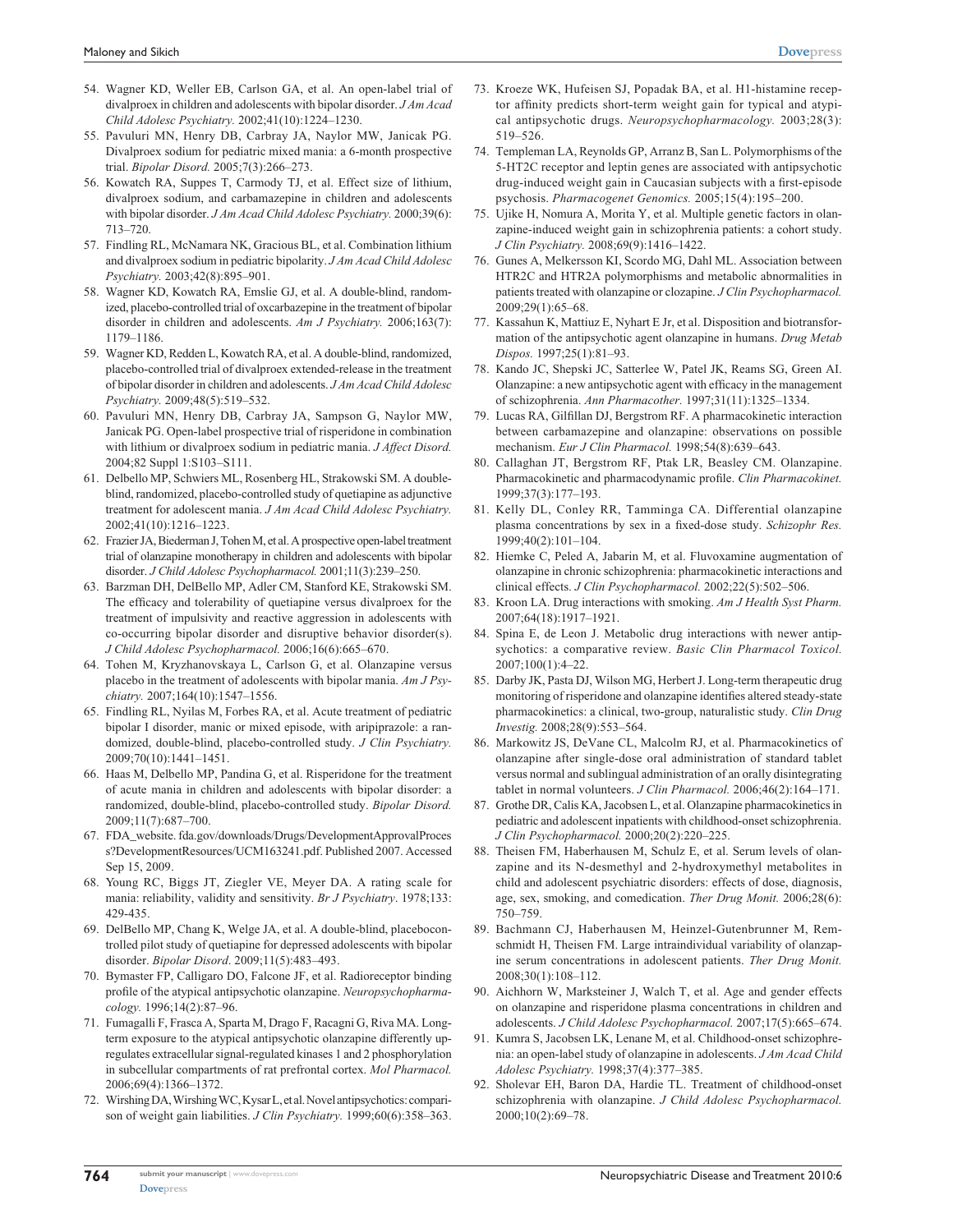- 93. Mozes T, Greenberg Y, Spivak B, Tyano S, Weizman A, Mester R. Olanzapine treatment in chronic drug-resistant childhood-onset schizophrenia: an open-label study. *J Child Adolesc Psychopharmacol.* 2003;13(3):311–317.
- 94. Shaw P, Sporn A, Gogtay N, et al. Childhood-onset schizophrenia: A double-blind, randomized clozapine-olanzapine comparison. *Arch Gen Psychiatry.* 2006;63(7):721–730.
- 95. Kumra S, Kranzler H, Gerbino-Rosen G, et al. Clozapine and "high-dose" olanzapine in refractory early-onset schizophrenia: a 12-week randomized and double-blind comparison. *Biol Psychiatry.* 2008;63(5):524–529.
- 96. Findling RL, McNamara NK, Youngstrom EA, Branicky LA, Demeter CA, Schulz SC. A prospective, open-label trial of olanzapine in adolescents with schizophrenia. *J Am Acad Child Adolesc Psychiatry.* 2003;42(2):170–175.
- 97. Ross RG, Novins D, Farley GK, Adler LE. A 1-year open-label trial of olanzapine in school-age children with schizophrenia. *J Child Adolesc Psychopharmacol.* 2003;13(3):301–309.
- 98. Quintana H, Wilson MS 2nd, Purnell W, Layman AK, Mercante D. An open-label study of olanzapine in children and adolescents with schizophrenia. *J Psychiatr Pract.* 2007;13(2):86–96.
- 99. Dittmann RW, Meyer E, Freisleder FJ, et al. Effectiveness and tolerability of olanzapine in the treatment of adolescents with schizophrenia and related psychotic disorders: results from a large, prospective, open-label study. *J Child Adolesc Psychopharmacol.* 2008;18(1): 54–69.
- 100. Gothelf D, Apter A, Reidman J, et al. Olanzapine, risperidone and haloperidol in the treatment of adolescent patients with schizophrenia. *J Neural Transm.* 2003;110(5):545–560.
- 101. Castro-Fornieles J, Parellada M, Soutullo CA, et al. Antipsychotic treatment in child and adolescent first-episode psychosis: a longitudinal naturalistic approach. *J Child Adolesc Psychopharmacol.* 2008;18(4): 327–336.
- 102. Findling R, Johnson J, McClellan J, et al. Double-blind maintenance safety and effectiveness findings from the Treatment of Early-Onset Schizophrenia Spectrum Study (TEOSS). *J Am Acad Child Adolesc Psychiatry.*2010;49(6):583–594.
- 103. Kryzhanovskaya L, Schulz SC, McDougle C, et al. Olanzapine versus placebo in adolescents with schizophrenia: a 6-week, randomized, double-blind, placebo-controlled trial. *J Am Acad Child Adolesc Psychiatry.* 2009;48(1):60–70.
- 104. Overall JE, Pfefferbaum B. The Brief Psychiatric Rating Scale for Children. *Psychopharmacol Bull*. 1982;18(2):10-16.1978;133:429–435.
- 105. Hughes CW, Rintelmann J, Emslie GJ, Lopez M, MacCabe N. A revised anchored version of the BPRS-C for childhood psychiatric disorders. *J Child Adolesc Psychopharmacol*. Spring 2001;11(1):77–93.
- 106. Laughren T. Memorandum on recommendation for approvable actions for Zyprexa Pediatric Supplements for bipolar disorder (acute mania) and schizophrenia. [pdf from website]. April 29, 2007; Available from:[http://www.fda.gov/downloads/Drugs/DevelopmentApproval-](http://www.fda.gov/downloads/Drugs/DevelopmentApprovalProcess/DevelopmentResources/UCM163360.pdf)[Process/DevelopmentResources/UCM163360.pdf.](http://www.fda.gov/downloads/Drugs/DevelopmentApprovalProcess/DevelopmentResources/UCM163360.pdf) Published 2010. Accessed Feb 10, 2010.
- 107. Young RC, Biggs JT, Ziegler VE, Meyer DA. A rating scale for mania: reliability, validity and sensitivity. *Br J Psychiatry*. 1978;133:429–435.
- 108. DelBello MP, Cecil KM, Adler CM, Daniels JP, Strakowski SM. Neurochemical effects of olanzapine in first-hospitalization manic adolescents: a proton magnetic resonance spectroscopy study. *Neuropsychopharmacology.* 2006;31(6):1264–1273.
- 109. Woods SW, Martin A, Spector SG, McGlashan TH. Effects of development on olanzapine-associated adverse events. *J Am Acad Child Adolesc Psychiatry.* 2002;41(12):1439–1446.
- 110. Kryzhanovskaya LA, Robertson-Plouch CK, Xu W, Carlson JL, Merida KM, Dittmann RW. The safety of olanzapine in adolescents with schizophrenia or bipolar I disorder: a pooled analysis of 4 clinical trials. *J Clin Psychiatry.* 2009;70(2):247–258.
- 111. Ratzoni G, Gothelf D, Brand-Gothelf A, et al. Weight gain associated with olanzapine and risperidone in adolescent patients: a comparative prospective study. *J Am Acad Child Adolesc Psychiatry.* 2002;41(3): 337–343.
- 112. Mozes T, Ebert T, Michal SE, Spivak B, Weizman A. An open-label randomized comparison of olanzapine versus risperidone in the treatment of childhood-onset schizophrenia. *J Child Adolesc Psychopharmacol.* 2006;16(4):393–403.
- 113. Fleischhaker C, Heiser P, Hennighausen K, et al. Weight gain associated with clozapine, olanzapine and risperidone in children and adolescents. *J Neural Transm.* 2007;114(2):273–280.
- 114. Fleischhaker C, Heiser P, Hennighausen K, et al. Weight gain in children and adolescents during 45 weeks treatment with clozapine, olanzapine and risperidone. *J Neural Transm.* 2008;115(11): 1599–1608.
- 115. Correll CU, Manu P, Olshanskiy V, Napolitano B, Kane JM, Malhotra AK. Cardiometabolic risk of second-generation antipsychotic medications during first-time use in children and adolescents. *JAMA.* 2009;302(16):1765–1773.
- 116. Gebhardt S, Haberhausen M, Heinzel-Gutenbrunner M, et al. Antipsychotic-induced body weight gain: predictors and a systematic categorization of the long-term weight course. *J Psychiatr Res.* 2009;43(6):620–626.
- 117. Domon SE, Webber JC. Hyperglycemia and hypertriglyceridemia secondary to olanzapine. *J Child Adolesc Psychopharmacol.* 2001;11(3):285–288.
- 118. Selva KA, Scott SM. Diabetic ketoacidosis associated with olanzapine in an adolescent patient. *J Pediatr.* 2001;138(6): 936–938.
- 119. Bloch Y, Vardi O, Mendlovic S, Levkovitz Y, Gothelf D, Ratzoni G. Hyperglycemia from olanzapine treatment in adolescents. *J Child Adolesc Psychopharmacol.* 2003;13(1):97–102.
- 120. Courvoisie HE, Cooke DW, Riddle MA. Olanzapine-induced diabetes in a seven-year-old boy. *J Child Adolesc Psychopharmacol.* 2004;14(4):612–616.
- 121. Gonzalez-Heydrich J, Raches D, Wilens TE, Leichtner A, Mezzacappa E. Retrospective study of hepatic enzyme elevations in children treated with olanzapine, divalproex, and their combination. *J Am Acad Child Adolesc Psychiatry.* 2003;42(10):1227–1233.
- 122. Wudarsky M, Nicolson R, Hamburger SD, et al. Elevated prolactin in pediatric patients on typical and atypical antipsychotics. *J Child Adolesc Psychopharmacol.* 1999;9(4):239–245.
- 123. Alfaro CL, Wudarsky M, Nicolson R, et al. Correlation of antipsychotic and prolactin concentrations in children and adolescents acutely treated with haloperidol, clozapine, or olanzapine. *J Child Adolesc Psychopharmacol.* 2002;12(2):83–91.
- 124. Kumra S, Jacobsen LK, Lenane M, et al. Case series: spectrum of neuroleptic-induced movement disorders and extrapyramidal side effects in childhood-onset schizophrenia. *J Am Acad Child Adolesc Psychiatry.* 1998;37(2):221–227.
- 125. Picard LS, Lindsay S, Strawn JR, Kaneria RM, Patel NC, Keck PE Jr. Atypical neuroleptic malignant syndrome: diagnostic controversies and considerations. *Pharmacotherapy.* 2008;28(4): 530–535.
- 126. Neuhut R, Lindenmayer JP, Silva R. Neuroleptic malignant syndrome in children and adolescents on atypical antipsychotic medication: a review. *J Child Adolesc Psychopharmacol.* 2009;19(4): 415–422.
- 127. Abu-Kishk I, Toledano M, Reis A, Daniel D, Berkovitch M. Neuroleptic malignant syndrome in a child treated with an atypical antipsychotic. *J Toxicol Clin Toxicol.* 2004;42(6):921–925.
- 128. Mendhekar DN, Duggal HS. Persistent amnesia as a sequel of olanzapine-induced neuroleptic malignant syndrome. *J Neuropsychiatry Clin Neurosci.* 2006;18(4):552–553.
- 129. Cohen LG, Fatalo A, Thompson BT, Di Centes Bergeron G, Flood JG, Poupolo PR. Olanzapine overdose with serum concentrations. *Ann Emerg Med.* 1999;34(2):275–278.